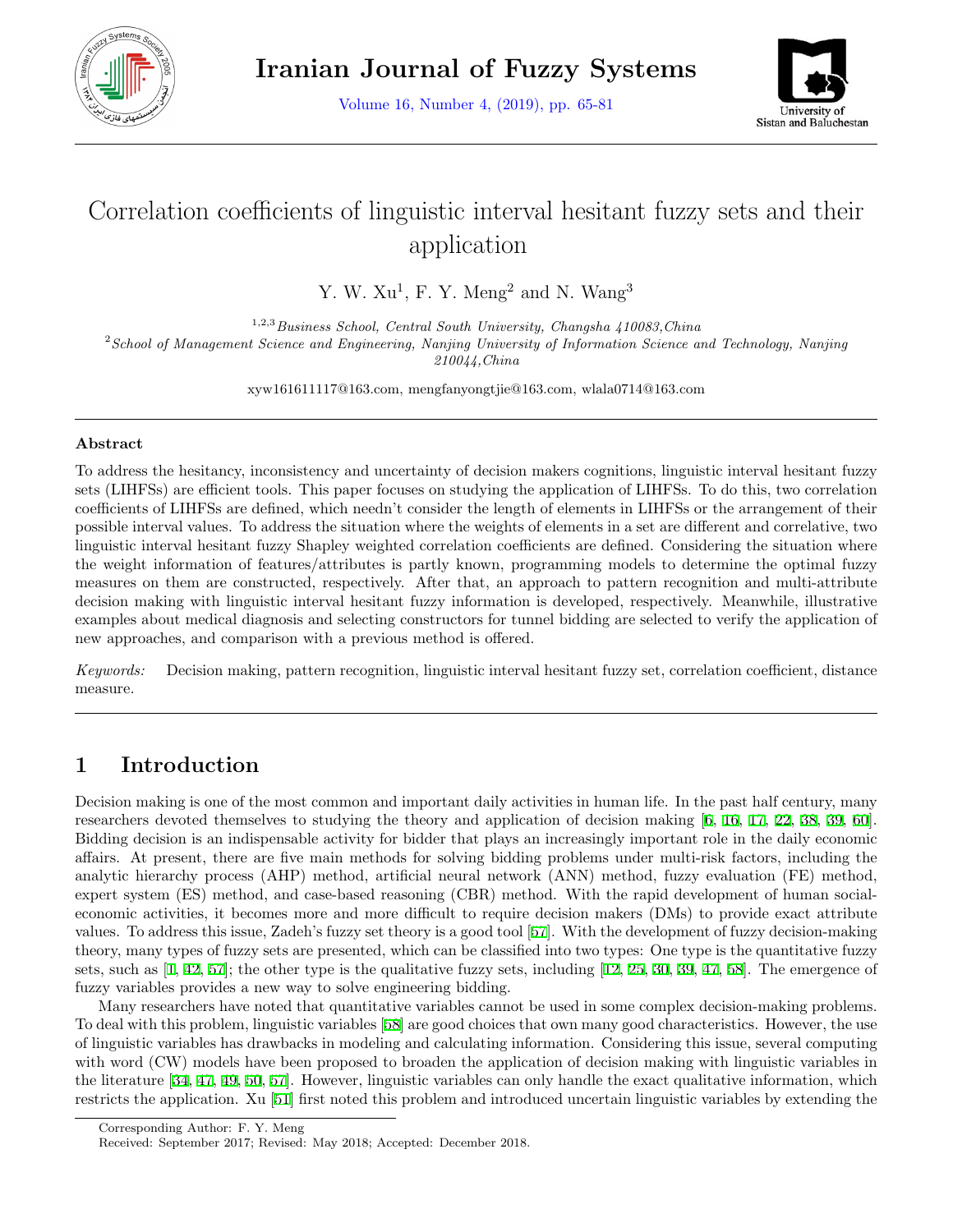discrete linguistic term set to the continuous linguistic term set. Taking the advantages of Atanassov's intuitionistic fuzzy sets (IFSs) [\[1](#page-14-1)], interval-valued intuitionistic fuzzy sets (IVIFSs) [\[2](#page-14-2)] and linguistic variables [[58\]](#page-16-6), Wang and Li [\[43](#page-16-10)] gave intuitionistic linguistic sets (ILSs), Liu and Jin [[21](#page-15-7)] proposed intuitionistic uncertain linguistic sets (IULSs), and Liu [\[20](#page-15-8)] introduced interval-valued intuitionistic uncertain linguistic sets (IVIULSs). As Torra [[42\]](#page-16-4) noted when a DM makes a judgment, several possible values may exist. Thus, Torra [\[42](#page-16-4)] introduced the concept of hesitant fuzzy sets (HFSs), which apply several possible values in [0, 1] to denote a judgement. After the original work of Torra [[42\]](#page-16-4), Chen et al. [\[6](#page-14-0)] further introduced interval-valued hesitant fuzzy sets (IVHFSs) that use several intervals in [0, 1] to express a judgment. As the above mentioned limitation, HFSs and IVHFSs can only denote the quantitative opinions of the DMs. Thus, Rodriguez et al. [[39\]](#page-16-1) proposed hesitant fuzzy linguistic term sets (HFLTSs), which use several linguistic variables to denote the qualitative hesitancy of DMs' recognitions. Following the original work of Rodriguez et al. [[39](#page-16-1)], several methods for decision making with HFLTSs are developed [[15,](#page-15-9) [16,](#page-15-0) [17](#page-15-1), [38](#page-16-0)]. To express the quantitative and qualitative hesitancy of DMs, several types of hybrid hesitant fuzzy sets are proposed in the literature [[14](#page-15-10), [25](#page-15-4), [27](#page-15-11), [29](#page-15-12), [31](#page-15-13), [44](#page-16-11)].

Correlation coefficient [\[7](#page-14-3), [10](#page-15-14)] is one of the most important indices that has been received considerable attention in many fields, such as digital image processing [[46\]](#page-16-12), clustering analysis [[3,](#page-14-4) [5](#page-14-5), [53\]](#page-16-13), and decision making [[18,](#page-15-15) [53\]](#page-16-13). To address fuzzy decision-making information, Dumitrescu [[9\]](#page-15-16) extended correlation to fuzzy situations and proposed the concept of fuzzy correlation, Yu [\[55](#page-16-14)] introduced fuzzy correlation and correlation coefficient to measure the interrelation of fuzzy sets, Chiang and Lin [\[7](#page-14-3)] defined fuzzy correlation coefficients by adopting the idea of conventional statistics, and Hong [[13\]](#page-15-17) adopted the weakest t-norm (TW)-based fuzzy arithmetic operations to research fuzzy correlation coefficient. Furthermore, several extended types of fuzzy correlation coefficients are proposed in the literature [[4](#page-14-6), [5](#page-14-5), [10](#page-15-14), [19](#page-15-18), [24](#page-15-19), [37](#page-16-15), [52](#page-16-16), [54](#page-16-17)]. Note that Xu and Xia's hesitant fuzzy correlation coefficients and Chen et al.'s interval-valued hesitant fuzzy correlation coefficients require the considered HFSs or IVHFSs to have the same length. In contrast to these correlation coefficients, Meng et al. [[23,](#page-15-20) [24\]](#page-15-19) further presented several new correlation coefficients of HFSs and IVHFSs that neither consider the length of (IVHFSs) HFSs nor the arrangement of the possible (interval) values.

Considering there is no research on correlation coefficient of LIHFSs, which restricts the application of LIHFSs. Following the works of Meng at al. [[23,](#page-15-20) [24](#page-15-19)], this paper studies the correlation coefficients of LIHFSs and defines linguistic interval hesitant fuzzy correlation coefficients, which needn't consider the length of the compared LIHFSs or the arrangement of the possible interval values. The remainder of this paper is organized as follows:

In Section 2, several basic concepts related to IVHFSs, LIHFSs, fuzzy measures, 2-additive measures and the Shapley function are reviewed. In Section 3, a new distance measure for LIHFSs is defined, and several correlation coefficients of LIHFSs are proposed, including the geometric mean based correlation coefficient, the maximum based correlation coefficient, and the Shapley weighted correlation coefficients. In Section 4, a programming model for determining the optimal 2-additive measure on the feature set is built, and an approach to pattern recognition with LIHFSs is developed. Meanwhile, a pattern recognition problem about medical diagnosis is selected to show the application of the new method. In Section 5, programming models for determining the optimal 2-additive measure on the attribute set are constructed. Then, an approach to decision making with LIHFSs is provided. Meanwhile, an example about selecting constructors for tunnel bidding is offered to verify the application of the new method. The conclusions are made in the last.

### **2 Basic concepts**

To cope with the situation where several possible values exist for a judgment, Torra [\[42](#page-16-4)] introduced hesitant fuzzy sets (HFSs) that use several values in [0, 1] to denote the possible membership degrees. Later, Chen et al. [[6\]](#page-14-0) extended HFSs to interval-valued hesitant fuzzy sets (IVHFSs) and gave the following definition:

**Definition 2.1.** [[6\]](#page-14-0) Let  $X = \{x_1, x_2, ..., x_n\}$  be a finite set. An IVHFS  $\overline{A}$  on  $X$  is in terms of a function that when applied to X returns to a subset of  $D[0, 1]$ , denoted by  $\overline{A} = \{ \langle x_i, \overline{h}_{\overline{A}}(x_i) > | x_i \in X \}$ , where  $\overline{h}_{\overline{A}}(x_i)$  is a set of all *possible interval membership degrees of the element*  $x_i \in X$  *to*  $\overline{A}$  *with*  $D[0, 1]$  *being the set of all closed subintervals in*  $(0, 1]$ . For convenience, Chen et al.  $(6)$  called  $\bar{h}_A(x_i)$  an interval-valued hesitant fuzzy element.

To express the hesitancy and uncertainty of DMs' qualitative and quantitative cognitions, Meng et al. [[31](#page-15-13)] introduced the concept of linguistic interval hesitant fuzzy sets (LIHFSs) as follows:

#### **Definition 2.2.** [[31\]](#page-15-13) *LetX* =  $\{x_1, x_2, ..., x_n\}$  *be a finite set, and let*  $S = \{s_1, s_2, \dots,$

 $s_{2t+1}$  *be the predefined linguistic term set.* A LIHFS on X is a set that when applied to the linguistic terms of S it returns to a subset of S with several intervals in [0, 1], denoted by  $LIH = \{ (s_{\theta(i)}, \bar{h}(s_{\theta(i)})) | s_{\theta(i)} \in S \}$ , where  $\overline{h}(s_{\theta(i)}) = \{\overline{r}_{i_1}, \overline{r}_{i_2}, ..., \overline{r}_{i_m}\}\$  is a set with m intervals in [0, 1] denoting the possible interval membership degrees of the *linguistic term*  $s_{\theta(i)}$  *to* LIH.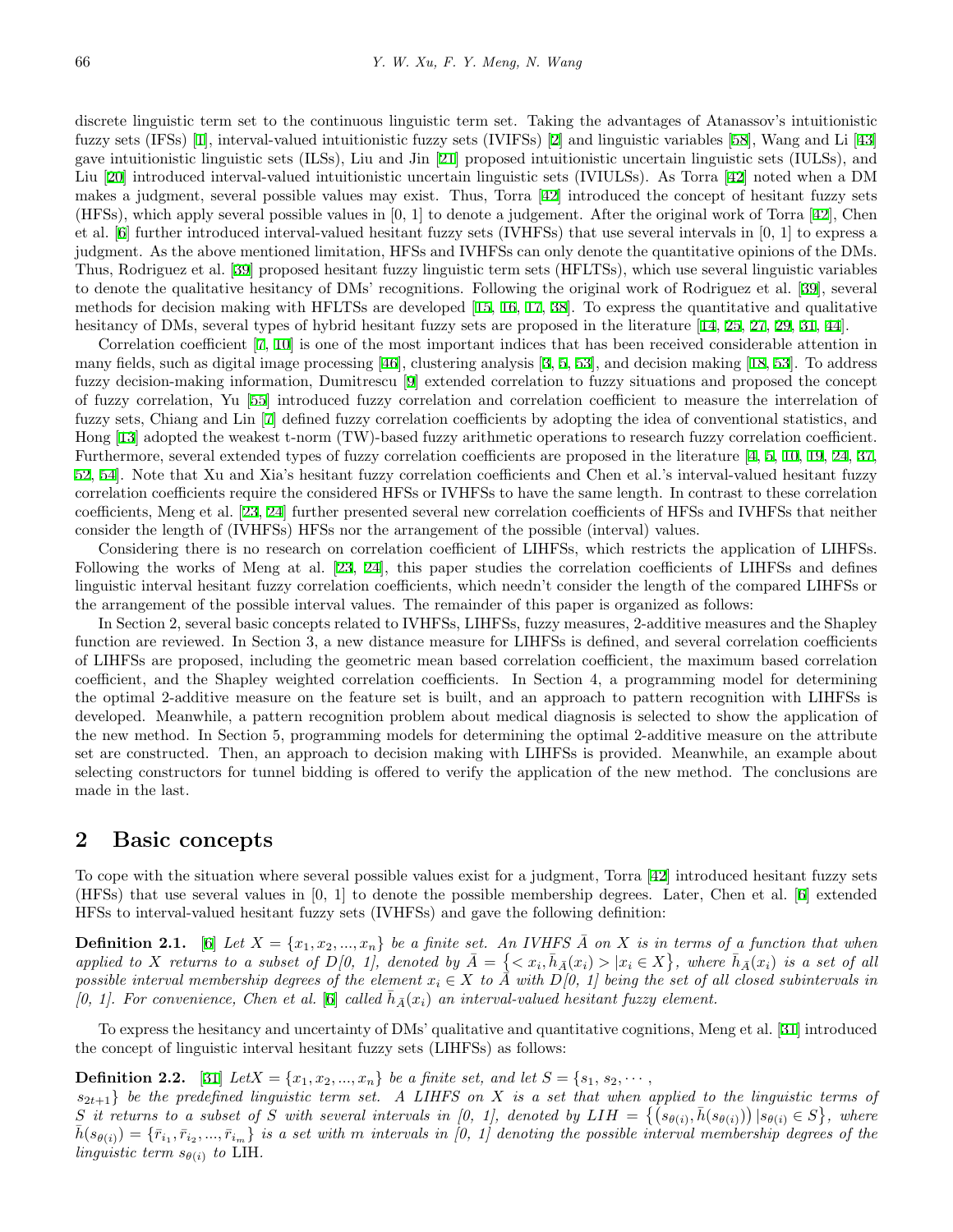For example, to evaluate the quality of a mobile phone for the predefined linguistic term set  $S = \{s_1 : \text{poor}, s_2 :$ slightly poor,  $s_3$ : average,  $s_4$ : slightly good,  $s_5$ : good}, a DM may hesitate to give the interval  $[0.2, 0.3]$  or  $[0.4, 0.6]$ for slightly poor, the interval  $[0.2, 0.5]$ ,  $[0.6, 0.7]$  or  $[0.8, 0.9]$  for slightly good, and the interval  $[0.3, 0.4]$  for good. To deal with this situation, LIHFSs are effective tools, and the above evaluation for the quality of a mobile phone can be expressed by *LIH* (quality) = (*s*2, [0.2, 0.3], [0.4, 0.6]), (*s*4, [0.2, 0.5], [0.6, 0.7], [0.8, 0.9]), (*s*5, [0.3, 0.4]).

For any LIHFS  $LIH = \{ (s_{\theta(i)}, \bar{h}(s_{\theta(i)})) | s_{\theta(i)} \in S \}$ , when  $\bar{h}(s_{\theta(i)}) = \{ [1,1] \}$  for each linguistic variable  $s_{\theta(i)}$ , then it degenerates to a hesitant fuzzy linguistic term set (HFLTS) [[39\]](#page-16-1). Furthermore, when each interval preferred degree in  $\bar{h}(s_{\theta(i)})$  reduces to a real number for every linguistic variable  $s_{\theta(i)}$ , then it reduces to a linguistic hesitant fuzzy set (LHFS) [[25\]](#page-15-4).

**Definition 2.3.** [[31\]](#page-15-13) *Let LIH*<sup>1</sup> *be a LIHFS. Then, the complement of LIH*<sup>1</sup> *is denoted as:*

$$
(LIH_1)^c = \left\{ s_{2t+1-\theta(i)}, \bigcup_{\overline{r}_i \in \overline{h}(s_{\theta(i)})} [1 - r_i^+, 1 - r_i^-] \, | s_{\theta(i)} \in S \right\}
$$
\n(1)

In practical decision-making problems, the independence between the weights of elements in a set is usually violated. To solve this issue, fuzzy measures [[41\]](#page-16-18) are efficient tools.

**Definition 2.4.** [[41\]](#page-16-18) A fuzzy measure  $\mu$  on the finite set  $N = \{1, 2, ..., n\}$  is a set function  $\mu: P(N) \to [0, 1]$  satisfying  $\mu(\emptyset) = 0, \mu(N) = 1;$ 

(ii) If  $A, B \in P(N)$  and  $A \subseteq B$ , then  $\mu(A) \leq \mu(B)$ , where  $P(N)$  is the power set of N.

From the definition of fuzzy measures, one can find that they are defined on the power set, which cannot be used as the weights of elements directly. To overcome the issue, researchers adopted the following Shapley function [[40\]](#page-16-19):

$$
\varphi_i(\mu, N) = \sum_{S \subseteq N \setminus i} \frac{(n - s - 1)!s!}{n!} (\mu(S \cup i) - \mu(S)) \quad \forall i \in N
$$
\n(2)

where  $\mu$  is a fuzzy measure on  $N = \{1, 2, ..., n\}$ , *s* and *n* denote the cardinalities of *S* and *N*, respectively.

Formula (2) shows that the Shapley value is an expect value, which globally reflects the interactions among the weights of elements. Definition 2.4 shows that  $\varphi_i(\mu, N) \ge 0$  for any  $i \in N$  and  $\sum_{i=1}^n \varphi_i(\mu, N) = 1$ . Thus,  $\{\varphi_i(\mu, N)\}_{i \in N}$ is a weight vector. When there is no interaction, the Shapley value reduces an additive weight, where  $\varphi_i(\mu, N) = \mu(i)$  $\omega_i \geq 0$  for any  $i \in N$  and  $\sum_{i=1}^n \omega_i = 1$ . Because fuzzy measures are defined on the power set, 2-additive measures [[11\]](#page-15-21) are good choices to reduce the complexity of solving fuzzy measures.

**Definition 2.5.** [\[11](#page-15-21)] *The fuzzy measure*  $\mu$  *on*  $N = \{1, 2, ..., n\}$  *is called a 2-additive measure, if, for any*  $S \subseteq N$  *with*  $s \geq 2$ *, the following is true:* 

$$
\mu(S) = \sum_{\{i,j\} \subseteq S} \mu(i,j) - (s-2) \sum_{i \in S} \mu(i)
$$
\n(3)

*where s is the cardinality of S.*

**Theorem 2.6.** [\[11](#page-15-21)]  $\mu$  is a 2-additive measure on  $N = \{1, 2, ..., n\}$  if and only if, for all  $i, j \in N$ , the following *conditions hold:*

$$
(i) \mu(i) \ge 0 \ \forall i \in N;
$$
  
\n
$$
(ii) \sum_{\{i,j\} \subseteq N} \mu(i,j) - (n-2) \sum_{i \in N} \mu(i) = 1;
$$
  
\n
$$
(iii) \sum_{i \subseteq S \setminus j} (\mu(i,j) - \mu(i)) \ge (s-2) \mu(j) \ \forall j \in S \subseteq N \ and \ s \ge 2,
$$

*where s and n denote the cardinalities of S and N , respectively.*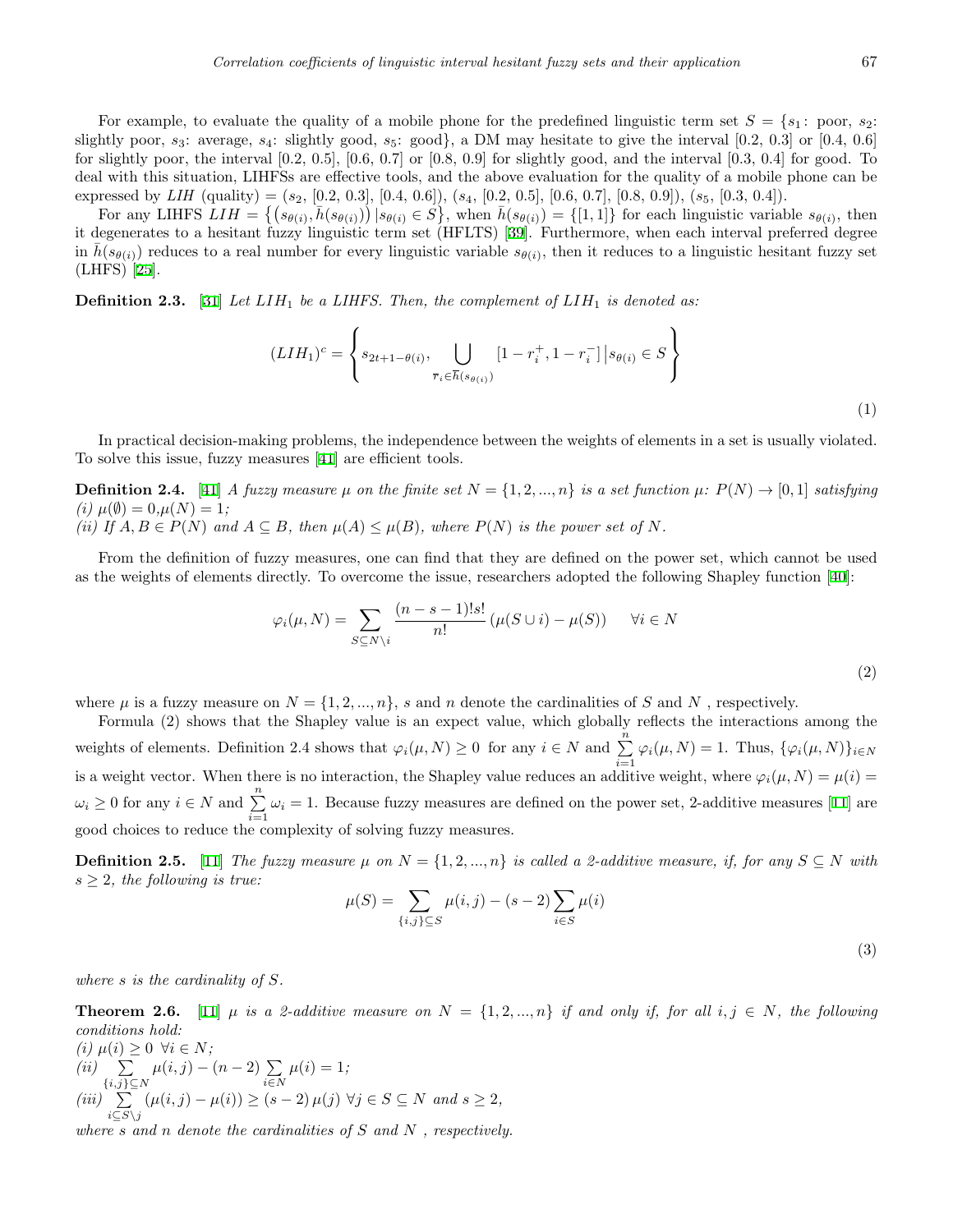With respect to the 2-additive measure  $\mu$ , the Shapley function can be expressed as follows [[26](#page-15-22)]:

$$
\varphi_i(\mu, N) = \frac{3 - n}{2} \mu(i) + \frac{1}{2} \sum_{j \in N \setminus i} (\mu(i, j) - \mu(j))
$$
\n(4)

where  $N = \{1, 2, ..., n\}$ .

# **3 Correlation coefficients of LIHFSs**

Correlation coefficients are effective tools that have been applied in many fields. In this section, we research correlation coefficients of LIHFSs, which neither consider the length of the compared LIHFSs nor the arrangement of the possible interval membership degrees. To do this, a distance measure for LIHFSs is defined. In contrast to Meng et al.'s Euclidean distance measure for LIHFSs [[31\]](#page-15-13), which cannot guarantee equal to zero if and only if LIHFSs are equal. For example, let  $LIH_1 = \{(s_1, [0.4, 0.6])\}$  and  $LIH_2 = \{(s_2, [0.2, 0.3])\}$ . Following Meng et al.'s distance measure [\[31](#page-15-13)], we derive  $ED(LIH_1, LIH_2) = 0$ , by which we conclude that these two sets are equal. However, one can obviously see that these two sets are different. To overcome this disadvantage, we define a new distance measure for LIHFSs.

#### **3.1 A distance measure**

Let  $LIH_1 = \{(s_{\theta(i)}, \bar{h}(s_{\theta(i)})) | s_{\theta(i)} \in S\}$  and  $LIH_2 = \{(s_{\theta(j)}, \bar{h}(s_{\theta(j)})) | s_{\theta(j)} \in S\}$  be any two LIHFSs for the predefined linguistic term set  $S = \{s_1, s_2, ..., s_{2t+1}\}.$ 

The distance between intervals  $\bar{r}_{i_k} \in \bar{h}(s_{\theta(i)})$  and  $\bar{r}_{j_p} \in \bar{h}(s_{\theta(j)})$  is defined as follows [\[8](#page-15-23)]:

$$
d(\bar{r}_{i_k}, \bar{r}_{j_p}) = \frac{1}{2} \left( |r_{i_k}^- - r_{j_p}^-| + |r_{i_k}^+ - r_{j_p}^+| \right)
$$

(5)

(6)

Using formula (5), the distance between  $\bar{r}_{i_k} \in \bar{h}(s_{\theta(i)})$  and  $\bar{h}(s_{\theta(i)})$  is defined as follows [[32\]](#page-15-24):

$$
\overrightarrow{d(\bar{r}_{i_k}, \bar{h}(s_{\theta(j)}))} = \min_{\bar{r}_{j_p} \in \overline{h}(s_{\theta(j)})} \frac{1}{2} (|r_{i_k}^- - r_{j_p}^-| + |r_{i_k}^+ - r_{j_p}^+|)
$$

Furthermore, the distance from  $h(s_{\theta(i)})$  to  $h(s_{\theta(j)})$  is defined as follows:

$$
\overrightarrow{d\left(\bar{h}(s_{\theta(i)}), \bar{h}(s_{\theta(j)})\right)} = \frac{1}{m} \sum_{k=1:\bar{r}_{i_k} \in \bar{h}(s_{\theta(i)})}^m \min_{\bar{r}_{j_p} \in \bar{h}(s_{\theta(j)})} \frac{1}{2} \left( |r_{i_k}^- - r_{j_p}^-| + |r_{i_k}^+ - r_{j_p}^+| \right)
$$
\n(7)

Let  $S = \{s_1, s_2, ..., s_{2t+1}\}\$ be the predefined linguistic term set, and let  $s_{\theta(i)}, s_{\theta(j)}\}$  $∈$  *S*. Then, the distance measure between  $s_{θ(i)}$  and  $s_{θ(j)}$  is defined as follows [[48\]](#page-16-20):

$$
d\left(s_{\theta(i)}, s_{\theta(j)}\right) = \frac{1}{2t} |\theta(i) - \theta(j)|\tag{8}
$$

Based on distance measures on interval possible membership degrees and on linguistic variables, the distance measure from an element in a LIHFS to another LIHFS is defined as follows:

**Definition 3.1.** Let  $LIH_1$  and  $LIH_2$  be any two LIHFSs for the predefined linguistic term set  $S = \{s_1, s_2, ..., s_{2t+1}\}$ . *The distance measure from*  $(s_{\theta(i)}, \bar{h}(s_{\theta(i)})) \in LIH_1$  *to*  $LIH_2$  *is defined as follows:* 

$$
\overrightarrow{d\left(\left(s_{\theta(i)},\overline{h}(s_{\theta(i)})\right),LIH_{2}\right)}=\min_{\left(s_{\theta(j)},\overline{h}(s_{\theta(j)})\right)\in LIH_{2}}\frac{1}{2}\left(\left(\tfrac{1}{2t}|\theta(i)-\theta(j)|\vee\left(\frac{1}{m}\sum_{k=1:\bar{r}_{i_{k}}\in\overline{h}(s_{\theta(i)})}^{m}\frac{\min}{\bar{r}_{j_{p}}}\tfrac{|\bar{r}_{i_{k}}^{-}-\bar{r}_{j_{p}}^{-}|+|\bar{r}_{i_{k}}^{+}-\bar{r}_{j_{p}}^{+}|}{2}\right)\right)
$$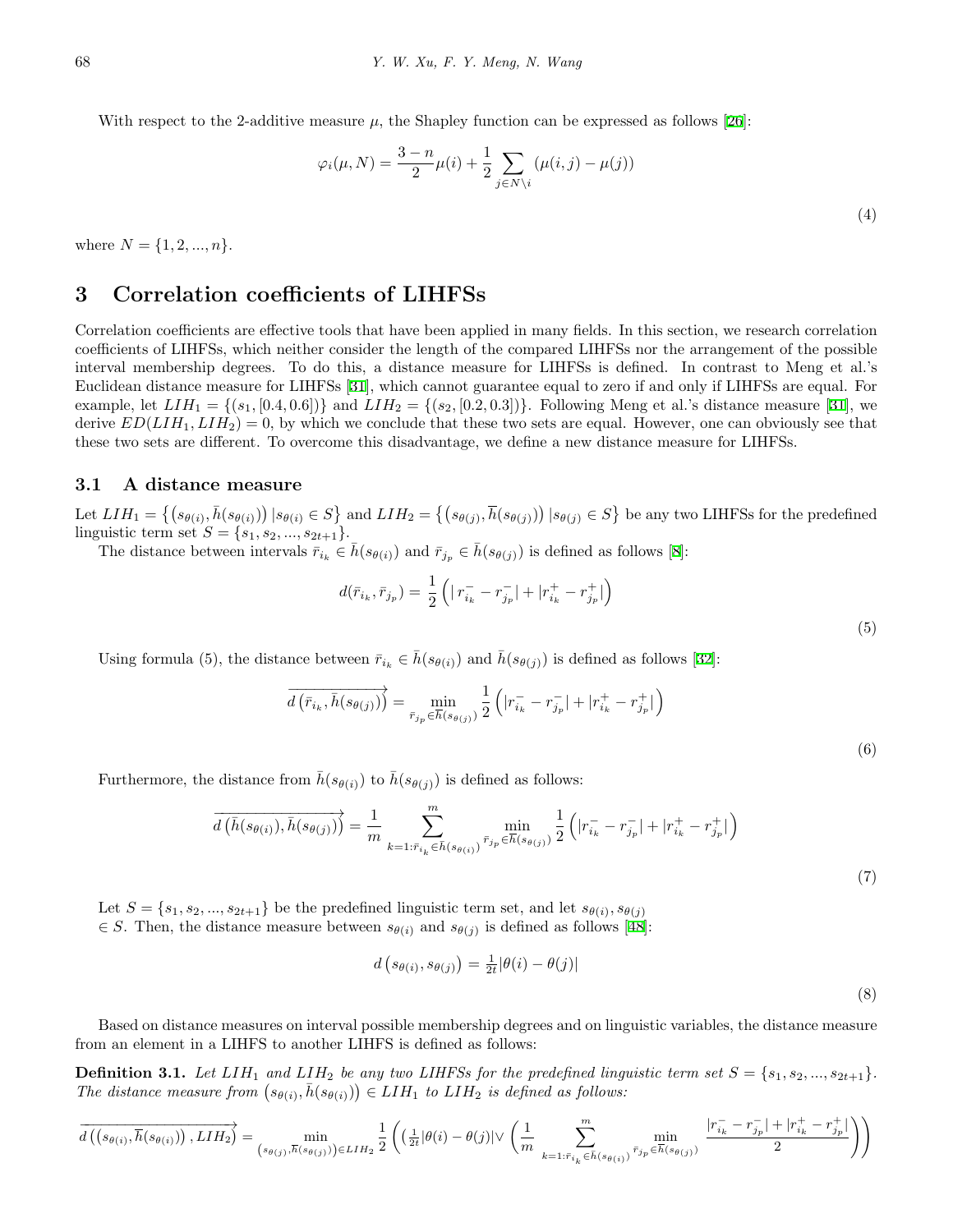$$
+\left(\frac{1}{2t}|\theta(i) - \theta(j)| \wedge \left(\frac{1}{m} \sum_{k=1:\bar{r}_{i_k} \in \bar{h}(s_{\theta(i)})}^m \frac{|\bar{r}_{i_k} - \bar{r}_{j_k}| + |\bar{r}_{i_k}^+ - \bar{r}_{j_k}|}{2}\right)\right)\right) = \min_{(s_{\theta(j)},\bar{h}(s_{\theta(j)})) \in LIH_2} \frac{1}{2} \left(\frac{1}{2t}|\theta(i) - \theta(j)| + \left(\frac{1}{m} \sum_{k=1:\bar{r}_{i_k} \in \bar{h}(s_{\theta(i)})}^m \frac{\min}{\bar{r}_{j_p} \in \bar{h}(s_{\theta(j)})} \frac{|\bar{r}_{i_k} - \bar{r}_{j_p}| + |\bar{r}_{i_k}^+ - \bar{r}_{j_p}^+|}{2}\right)\right)
$$
(9)

*Similarly, the distance measure from*  $(s_{\theta(j)}, \bar{h}(s_{\theta(j)})) \in LIH_2$  *to*  $LIH_1$  *is defined as follows:* 

$$
\overrightarrow{d\left(\left(s_{\theta(j)},\overline{h}(s_{\theta(j)})\right),LIH_{1}\right)} = \min_{(s_{\theta(i)},\overline{h}(s_{\theta(i)})) \in LIH_{1}} \frac{1}{2} \left(\frac{1}{2t} \left|\theta(j) - \theta(i)\right| + \left(\frac{1}{n} \sum_{p=1:\overline{r}_{j_{p}} \in \overline{h}(s_{\theta(j)})}^{n} \min_{\overline{r}_{i_{k}} \in \overline{h}(s_{\theta(i)})} \frac{|r_{j_{p}}^{-} - r_{i_{k}}^{-}| + |r_{j_{p}}^{+} - r_{i_{k}}^{+}|}{2}\right)\right)
$$
\n
$$
(10)
$$

Following Definition 3.1, the distance measure from one LIHFS to the other is defined as follows:

**Definition 3.2.** Let  $LIH_1$  and  $LIH_2$  be any two LIHFSs for the predefined linguistic term set  $S = \{s_1, s_2, ..., s_{2t+1}\}$ . *The distance measure from*  $LIH_1$  *to*  $LIH_2$  *is defined as follows:* 

$$
\overrightarrow{d(LIH_1, LIH_2)} = \frac{1}{|LIH_1|} \sum_{i=1}^{|LIH_1|} \overrightarrow{d((s_{\theta(i)}, \overline{h}(s_{\theta(i)})), LIH_2)}
$$
\n(11)

and the distance measure from  $L1H_2$  to  $L1H_1$  is defined as follows:

$$
\overrightarrow{d(LIH_2, LIH_1)} = \frac{1}{|LIH_2|} \sum_{j=1}^{|LIH_2|} \overrightarrow{d((s_{\theta(j)}, \overline{h}(s_{\theta(j)})), LIH_1)}
$$
\n(12)

where  $(s_{\theta(i)}, \bar{h}(s_{\theta(i)})) \in LIH_1$ ,  $(s_{\theta(j)}, \bar{h}(s_{\theta(j)})) \in LIH_2$ ,  $|LIH_1|$  and  $|LIH_2|$  denote the numbers of terms in the LIHFSs *LIH*<sup>1</sup> *and LIH*2*, respectively.*

**Example 3.3.** Let  $S = \{s_1, s_2, s_3, s_4, s_5\}$  be the predefined linguistic term set, and let  $LIH_1 = \{(s_2, [0.2, 0.3], [0.5, 0.6]),$  $(s_3, [0.1, [[0.2], [0.4, 0.5]])$  and  $LIH_2 = \{(s_2, [0.3, 0.4]), (s_3, [0.5, 0.6], [0.7, 0.8]), (s_4, [0.2, 0.4])\}.$ 

*Following formulae (9), (10), (11) and (12), we have*

 $\overrightarrow{d(L1H_1, L1H_2)} = 0.0938, \overrightarrow{d(L1H_2, L1H_1)} = 0.1167.$ 

Example 3.3 shows that  $\overrightarrow{d(LIH_1, LIH_2)} \neq \overrightarrow{d(LIH_2, LIH_1)}$ , namely, distance measures listed in Definition 3.2 dissatisfy symmetry. To address this problem, we further introduce the following distance measure between LIHFSs:

**Definition 3.4.** Let  $LIH_1$  and  $LIH_2$  be any two LIHFSs for the predefined linguistic term set  $S = \{s_1, s_2, ..., s_{2t+1}\}$ . *The distance measure between LIH*<sup>1</sup> *and LIH*<sup>2</sup> *is defined as:*

$$
d(LIH_1, LIH_2) = \frac{\overrightarrow{d(LIH_1, LIH_2)} + \overrightarrow{d(LIH_2, LIH_1)}}{2}
$$
\n(13)

 $where \overrightarrow{d(LIH_1, LIH_2)}$  and  $\overrightarrow{d(LIH_2, LIH_1)}$  as shown in Definition 3.2.

In Example 3.3, we have  $d(LIH_1, LIH_2) = 0.105$  using formula (13).

To show the rationality of the distance measure shown in Definition 3.4, we consider the following property:

**Property 3.5.** Let  $LIH_1$  and  $LIH_2$  be any two LIHFSs for the predefined linguistic term set  $S = \{s_1, s_2, ..., s_{2t+1}\}$ . *Then,*

(i)  $d(LIH_1, LIH_2) = 0$  if and only if  $LIH_1 = LIH_2$ , namely, if and only if  $(s_{\theta(j)}, \bar{h}(s_{\theta(j)})) \in LIH_1$  and  $(s_{\theta(i)}, \bar{h}(s_{\theta(i)})) \in LIH_2$ *LIH*<sub>2</sub> *for all*  $i = 1, ..., |LIH_1|$  *and all*  $j = 1, ..., |LIH_2|$ ;  $(iii)$   $0 \le d(LIH_1, LIH_2) \le 1;$  $(iii) d(LIH_1, LIH_2) = d(LIH_2, LIH_1).$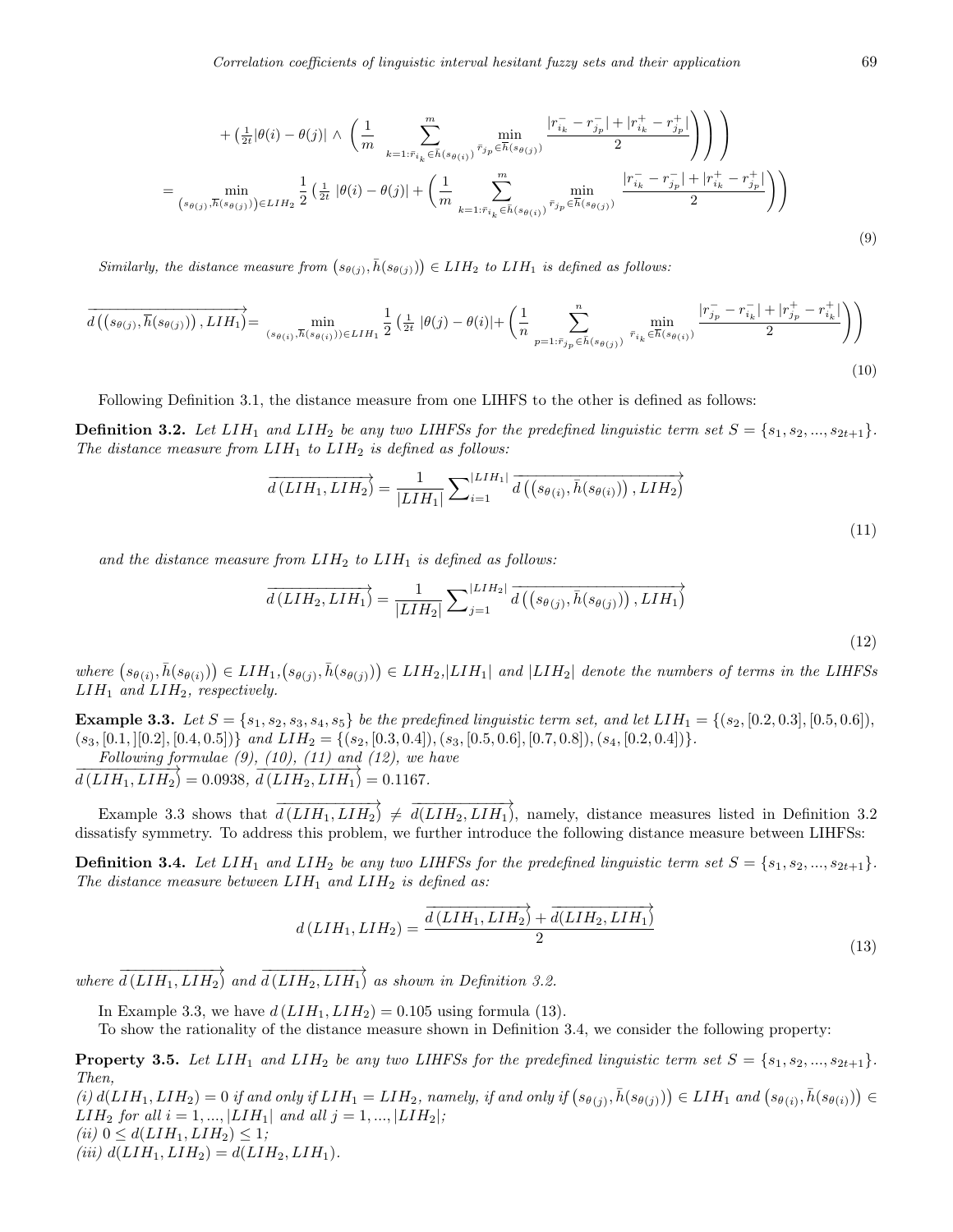*Proof.* For (i): When  $d(LIH_1, LIH_2) = 0$ , we have *−−−−−−−−−−−−−−−−−−−→*  $d\left( (s_{\theta(i)}, \bar{h}(s_{\theta(i)})) \right)$ ,  $LIH_2$ ) = 0 for any  $(s_{\theta(i)}, \bar{h}(s_{\theta(i)})) \in LIH_1$  and *−−−−−−−−−−−−−−−−−−−→*  $d\left(\left(s_{\theta(j)}, \overline{h}(s_{\theta(j)})\right), LIH_1\right) = 0$  for any  $\left(s_{\theta(j)}, \overline{h}(s_{\theta(j)})\right) \in LIH_2$ . Thus,

$$
\min_{(s_{\theta(j)},\overline{h}(s_{\theta(j)})) \in LIH_2} \frac{1}{2} \left( \frac{1}{2t} |\theta(i) - \theta(j)| + \left( \frac{1}{m} \sum_{k=1:\overline{r}_{i_k} \in \overline{h}(s_{\theta(i)})}^m \frac{\min}{r_{j_p} \in \overline{h}(s_{\theta(j)})} \frac{|r_{i_k}^- - r_{j_p}^-| + |r_{i_k}^+ - r_{j_p}^+|}{2} \right) \right) = 0
$$
\n(14)

and

$$
\min_{(s_{\theta(i)},\overline{h}(s_{\theta(i)}))\in LIH_1} \frac{1}{2} \left( \frac{1}{2t} |\theta(j) - \theta(i)| + \left( \frac{1}{n} \sum_{p=1:\overline{r}_{j_p} \in \overline{h}(s_{\theta(j)})}^n \frac{\min}{\overline{r}_{i_k} \in \overline{h}(s_{\theta(i)})} \frac{|r_{j_p}^--r_{i_k}^-| + |r_{j_p}^+-r_{i_k}^+|}{2} \right) \right) = 0
$$
\n(15)

Following formula (14), we get  $|\theta(i) - \theta(j)| = 0$  and  $|r_{i_k} - r_{j_p}^-| = |r_{i_k}^+ - r_{j_p}^+| = 0$  for some  $(s_{\theta(j)}, \bar{h}(s_{\theta(j)})) \in LIH_2$ with  $\bar{r}_{i_k} \in \bar{h}(s_{\theta(i)}), k = 1, 2, ..., m$ . Thus,  $(s_{\theta(i)}, \bar{h}(s_{\theta(i)})) = (s_{\theta(j)}, \bar{h}(s_{\theta(j)})) \in LIH_2$ .

Similarly, we obtain  $(s_{\theta(j)}, \bar{h}(s_{\theta(j)})) \in LIH_1$  based on formula (15).

On the basis of the above discussions, we have  $d(LIH_1, LIH_2) = 0$ . On the other hand, from  $(s_{\theta(j)}, \bar{h}(s_{\theta(j)})) \in LIH_1$ and  $(s_{\theta(i)}, \bar{h}(s_{\theta(i)})) \in LIH_2$  for all  $i = 1, ..., |LIH_1|$  and all  $j = 1, ..., |LIH_2|$ , one can easily obtain that  $d(LIH_1, LIH_2) =$ 0 based on formula (13).  $\Box$ 

The conditions (ii) and (iii) are obvious.

**Property 3.6.** Let  $LIH_1, LIH_2$  and  $LIH_3$  be any three LHFSs for the predefined linguistic term set  $S = \{s_1, s_2, ..., s_{2t+1}\}\$ . *If we have*

$$
\overrightarrow{d\left(\left(s_{\theta(i)},\overline{h}(s_{\theta(i)})\right),LIH_{3}\right)} \leq \overrightarrow{d\left(\left(s_{\theta(j)},\overline{h}(s_{\theta(j)})\right),LIH_{3}\right)} \text{ and } \overrightarrow{d\left(\left(s_{\theta(l)},\overline{h}(s_{\theta(l)})\right),LIH_{1}\right)} \leq \overrightarrow{d\left(\left(s_{\theta(l)},\overline{h}(s_{\theta(l)})\right),LIH_{2}\right)}
$$

for any  $(s_{\theta(i)}, \overline{h}(s_{\theta(i)})) \in LIH_1$ , any  $(s_{\theta(j)}, \overline{h}(s_{\theta(j)})) \in LIH_2$  and any  $(s_{\theta(l)}, \overline{h}(s_{\theta(l)})) \in LIH_3$ , then  $d(LIH_1, LIH_3) \leq$  $d(LIH_2, LIH_3)$ .

*Proof.* From Definitions 3.2 and 3.4, we obtain

$$
d(LIH_1, LIH_3) = \frac{1}{2} \left( \frac{1}{|LIH_1|} \sum_{i=1}^{|LIH_1|} \overline{d\left( \left( s_{\theta(i)}, \overline{h}(s_{\theta(i)}) \right), LIH_3 \right)} + \frac{1}{|LIH_3|} \sum_{i=1}^{|LIH_3|} \overline{d\left( \left( s_{\theta(l)}, \overline{h}(s_{\theta(l)}) \right), LIH_1 \right)} \right)
$$

and

$$
d(LIH_2, LIH_3) = \frac{1}{2} \left( \frac{1}{|LIH_2|} \sum_{i=1}^{|LIH_2|} \overline{d\left( (s_{\theta(j)}, \bar{h}(s_{\theta(j)})) , LIH_3 \right)} + \frac{1}{|LIH_3|} \sum_{i=1}^{|LIH_3|} \overline{d\left( (s_{\theta(l)}, \bar{h}(s_{\theta(l)})) , LIH_2 \right)} \right)
$$

Because *−−−−−−−−−−−−−−−−−−−→*  $d\left(\left(s_{\theta(i)}, \bar{h}(s_{\theta(i)})\right), LIH_3\right) \leq$ *−−−−−−−−−−−−−−−−−−−→*  $d\left(\left(s_{\theta(j)},\bar{h}(s_{\theta(j)})\right),LIH_3\right)$  for any  $\left(s_{\theta(i)},\bar{h}(s_{\theta(i)})\right) \in LIH_1$ , and any  $(s_{\theta(j)},$  $h(s_{\theta(j)}))$  ∈ *LIH*<sub>2</sub>, we derive

$$
\frac{1}{|LIH_1|}\sum_{i=1}^{|LIH_1|}\overrightarrow{d\left(\left(s_{\theta(i)},\overline{h}(s_{\theta(i)})\right),LIH_3\right)} \leq \frac{1}{|LIH_2|}\sum_{i=1}^{|LIH_2|}\overrightarrow{d\left(\left(s_{\theta(j)},\overline{h}(s_{\theta(j)})\right),LIH_3\right)}
$$

Similarly, we have

$$
\frac{1}{|LIH_3|}\sum_{i=1}^{|LIH_3|}\overrightarrow{d\left(\left(s_{\theta(l)},\overline{h}(s_{\theta(l)})\right),LIH_1\right)} \leq \frac{1}{|LIH_3|}\sum_{i=1}^{|LIH_3|}\overrightarrow{d\left(\left(s_{\theta(l)},\overline{h}(s_{\theta(l)})\right),LIH_2\right)}
$$

from *−−−−−−−−−−−−−−−−−−−→*  $d\left(\left(s_{\theta(l)},\overline{h}(s_{\theta(l)})\right),LIH_1\right)\leq$ *−−−−−−−−−−−−−−−−−−−→*  $d\left(\left(s_{\theta(l)}, \overline{h}(s_{\theta(l)})\right), LIH_2\right)$  for any  $\left(s_{\theta(l)}, \overline{h}(s_{\theta(l)})\right) \in LIH_3$ . Thus,  $d(LIH_1, LIH_3) \leq$  $d(LIH_2, LIH_3)$ .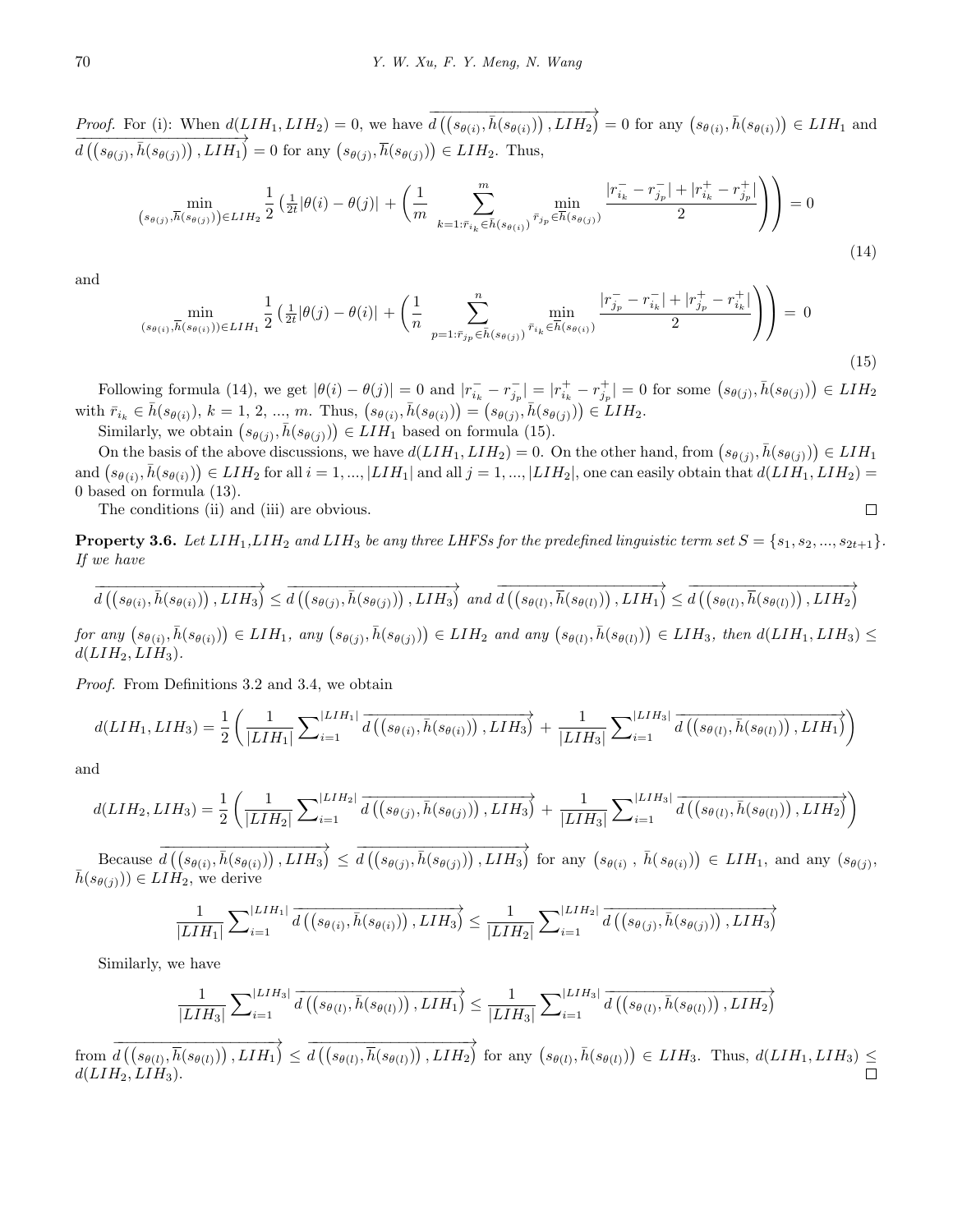### **3.2 Correlation of LIHFSs**

This subsection focuses on the correlation of LIHFSs. To do this, we first introduce the following notations: Let  $LIH_1$  and  $LIH_2$  be any two LIHFSs for the predefined linguistic term set  $S = \{s_1, s_2, ..., s_{2t+1}\}$ . If

$$
\overrightarrow{d\left(\left(s_{\theta(i)},\overline{h}(s_{\theta(i)})\right),\left(s_{\theta(j)},\overline{h}(s_{\theta(j)})\right)\right)} = \overrightarrow{d\left(\left(s_{\theta(i)},\overline{h}(s_{\theta(i)})\right),LIH_2\right)}
$$
\n(16)

for  $(s_{\theta(i)}, \bar{h}(s_{\theta(i)})) \in LIH_1$  and  $(s_{\theta(j)}, \bar{h}(s_{\theta(j)})) \in LIH_2$ . Then, we denote  $(s_{\theta(j)}, \bar{h}(s_{\theta(j)}))$  as  $(s_{\theta(j)}^i, \bar{h}^i(s_{\theta(j)}))$ .

Formula (9) shows that  $(s_{\theta(j)}, \bar{h}(s_{\theta(j)})) \in LIH_2$  is the element with the smallest distance to  $(s_{\theta(i)}, \bar{h}(s_{\theta(i)})) \in LIH_1$ . To denote this relationship, we give the above notation.

Similarly, with respect to  $(s_{\theta(i)}, \bar{h}(s_{\theta(i)}))$  and  $(s_{\theta(j)}^i, \bar{h}^i(s_{\theta(j)}))$ , if we have

$$
d(\bar{r}_{i_k}, \bar{r}_{j_p}) = d(\bar{r}_{i_k}, \bar{h}^i(s_{\theta(j)}))
$$
\n(17)

with  $\bar{r}_{j_p} \in \bar{h}^i(s_{\theta(j)})$ , then  $\bar{r}_{j_p}$  is denoted by  $\bar{r}_{j_p}^{i_k}$ , where  $\bar{r}_{i_k} \in \bar{h}(s_{\theta(i)})$ ,  $k = 1, 2, ..., m$ . Using these notations, the correlation of LIHFSs is defined as follows:

**Definition 3.7.** Let  $LIH_1 = (s_{\theta(i)}, \bar{h}(s_{\theta(i)}))$  and  $LIH_2 = (s_{\theta(j)}, \bar{h}(s_{\theta(j)}))$  be any two LIHFSs for the predefined *linguistic term set*  $S = \{s_1, s_2, ..., s_{2t+1}\}$ *. Then, their correlation is defined as:* 

$$
C(LIH_{1},LIH_{2}) = \sum_{(s_{\theta(i)},\bar{h}(s_{\theta(i)})) \in LIH_{1}} \frac{1}{(2t+1)^{2} \# \bar{h}(s_{\theta(i)})} \sum_{\bar{r}_{i_{k}} \in \bar{h}(s_{\theta(i)}); \bar{r}_{i_{p}}^{i_{k}} \in \bar{h}(s_{\theta(i)})} \left(\theta(i) \bar{r}_{i_{k}}^{-} \theta(j) \bar{r}_{j_{p}}^{i_{k},-} + \theta(i) \bar{r}_{i_{k}}^{+} \theta(j) \bar{r}_{j_{p}}^{i_{k},+}\right) + \sum_{(s_{\theta(j)},\bar{h}(s_{\theta(j)})) \in LIH_{2}} \frac{1}{(2t+1)^{2} \# \bar{h}(s_{\theta(j)})} \sum_{\bar{r}_{j_{p}} \in \bar{h}(s_{\theta(j)}); \bar{r}_{i_{k}}^{j_{p}} \in \bar{h}(s_{\theta(i)})} \left(\theta(j) \bar{r}_{j_{p}}^{-} \theta(i) \bar{r}_{i_{k}}^{j_{p},-} + \theta(j) \bar{r}_{j_{p}}^{+} \theta(i) \bar{r}_{i_{k}}^{j_{p},+}\right)
$$
\n(18)

where  $\#\bar{h}(s_{\theta(i)})$  and  $\#\bar{h}(s_{\theta(j)})$  denote the number of elements in  $\bar{h}(s_{\theta(i)})$  and  $\bar{h}(s_{\theta(j)})$ , respectively, and the other *notations as shown above.*

**Example 3.8.** Let  $S = \{s_1, s_2, s_3, s_4, s_5\}$  be the predefined linguistic term set. Let  $LIH_1 = \{(s_1, [0.4, 0.5], [0.7, 0.8]\},\$  $(s_3, [0.2, 0.3], [0.5, 0.7], [0.4, 0.6])\}$  and  $LIH_2 = \{(s_2, [0.2, 0.4]), (s_3, [0.5, 0.6], [0.7, 0.9])\}$  be two LIHFSs for S. *Following formula (18), we have*  $C(LIH_1, LIH_2) = 0.828$ *.* 

**Property 3.9.** Let  $LIH_1$  and  $LIH_2$  be any two LIHFSs for the predefined linguistic term set  $S = \{s_1, s_2, ..., s_{2t+1}\}$ . *The correlation defined in formula (18) satisfies:*

 $(i)$   $C(LIH_1, LIH_1) = 2E(LIH_1)$  *with*  $E(LIH_1) =$  $(s_{\theta(i)},\bar{h}(s_{\theta(i)}))\in LIH_1$  $\frac{1}{(2t+1)^2 \# \bar{h}(s_{\theta(i)})}$   $\sum_{i=1}^{n}$  $\bar{r}_{i_k} \in \bar{h}(s_{\theta(i)})$  $((\theta(i))^2 (r_{i_k}^-)^2 + (\theta(i))^2 (r_{i_k}^+)^2);$ 

$$
(ii) C(LIH_1, LIH_2) = C(LIH_2, LIH_1).
$$

*Proof.* Following formula  $(18)$ , one can easily derive the conclusions.

#### **3.3 Two correlation coefficients of LIHFSs**

On the basis of the correlation listed in subsection 3.2, this subsection focuses on correlation coefficients of LIHFSs.

**Definition 3.10.** Let  $LIH_1$  and  $LIH_2$  be any two LIHFSs for the predefined linguistic term set  $S = \{s_1, s_2, ..., s_{2t+1}\}$ . *Then, their correlation coefficients are defined as follows:*

*(i) The geometric mean based correlation coefficient:*

$$
CC_1(LIH_1, LIH_2) = \frac{C(LIH_1, LIH_2)}{\sqrt{E(LIH_1)E(LIH_2^{LIH_1})} + \sqrt{E(LIH_2)E(LIH_1^{LIH_2})}}
$$

$$
\qquad \qquad \Box
$$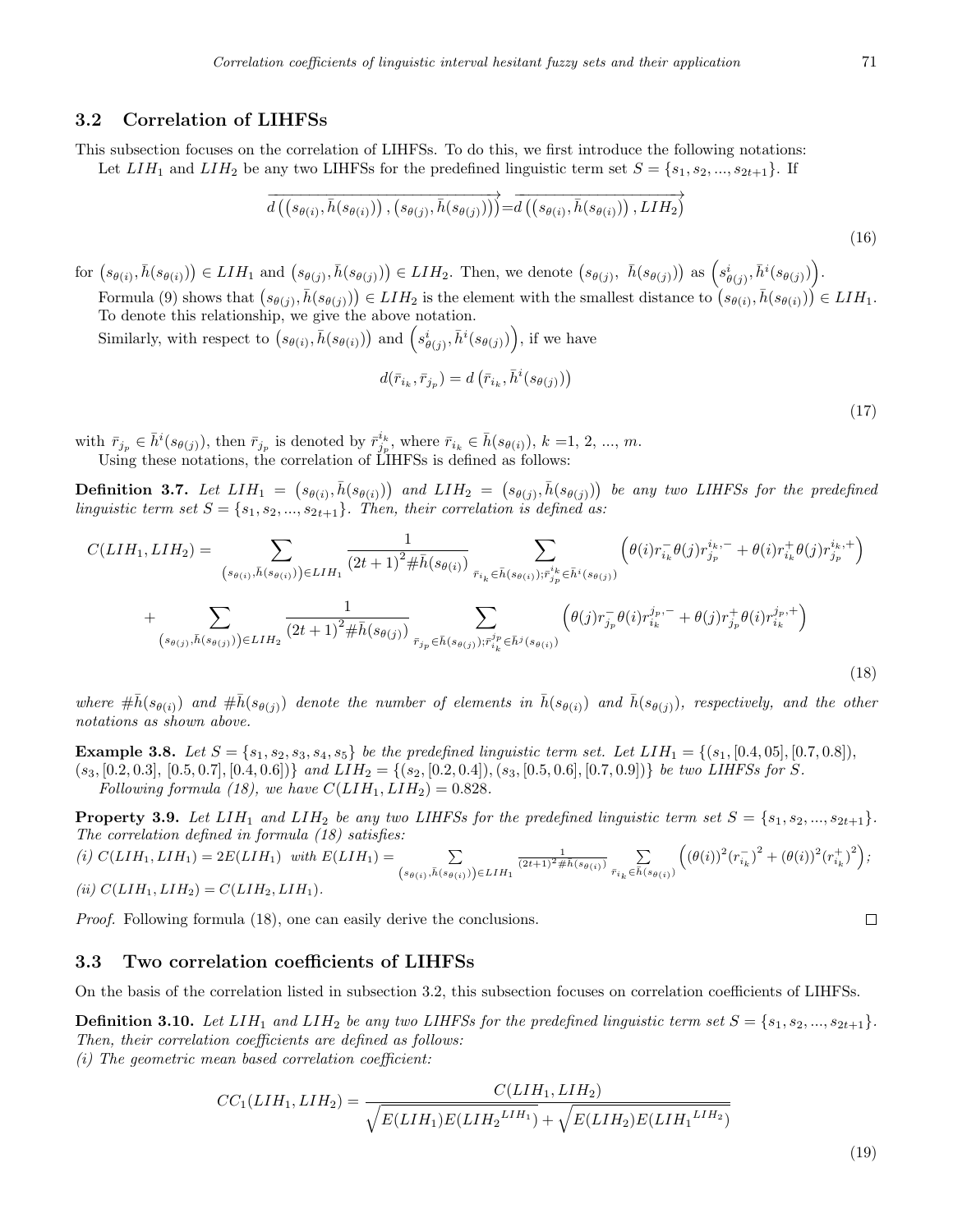*(ii) The maximum based correlation coefficient:*

$$
CC_2(LIH_1, LIH_2) = \frac{C(LIH_1, LIH_2)}{\max\{E(LIH_1), E(LIH_2^{LIH_1})\} + \max\{E(LIH_2), E(LIH_1^{LIH_2})\}}
$$
(20)

*where*

$$
E(LIH_{2}) = \sum_{(s_{\theta(j)},\bar{h}(s_{\theta(j)})) \in LIH_{2}} \frac{1}{(2t+1)^{2} \# \bar{h}(s_{\theta(j)})} \sum_{\bar{r}_{j_{p}} \in \bar{h}(s_{\theta(j)})} \left( (\theta(j))^{2} (r_{j_{p}}^{-})^{2} + (\theta(j))^{2} (r_{j_{p}}^{+})^{2} \right)
$$

$$
E(LIH_{2}^{LIH_{1}}) = \sum_{(s_{\theta(j)},\bar{h}(s_{\theta(j)})) \in LIH_{2}} \frac{1}{(2t+1)^{2} \# \bar{h}(s_{\theta(i)})} \sum_{\bar{r}_{j_{p}}^{i_{k}} \in \bar{h}(s_{\theta(j)}); \bar{r}_{i_{k}} \in \bar{h}(s_{\theta(i)})} \left( (\theta(j))^{2} (r_{j_{p}}^{i_{k},-})^{2} + (\theta(j))^{2} (r_{j_{p}}^{i_{k},+})^{2} \right)
$$

$$
E(LIH_{1}^{LIH_{2}}) = \sum_{(s_{\theta(i)},\bar{h}(s_{\theta(i)})) \in LIH_{1}} \frac{1}{(2t+1)^{2} \# \bar{h}(s_{\theta(j)})} \sum_{\bar{r}_{i_{k}}^{j_{p}} \in \bar{h}(s_{\theta(i)}); \bar{r}_{j_{p}} \in \bar{h}(s_{\theta(j)})} \left( (\theta(i))^{2} (r_{i_{k}}^{j_{p},-})^{2} + (\theta(i))^{2} (r_{i_{k}}^{j_{p},+})^{2} \right)
$$

*and the other notations as shown above.*

Correlation coefficients defined in formulae (19) and (20) neither consider the length of the LIHFSs nor arrange the interval possible values in an increasing order.

To show the rationality of correlation coefficients listed in Definition 3.7, we consider the following several desirable properties:

**Property 3.11.** Let  $LIH_1$  and  $LIH_2$  be any two LIHFSs for the predefined linguistic term set  $S = \{s_1, s_2, ..., s_{2t+1}\}$ . *Then,correlation coefficients defined in formulae (19) and (20) satisfy:*  $(i)$   $CC_1(LIH_1, LIH_1) = CC_2(LIH_1, LIH_1) = 1;$ 

 $(iii)$   $CC_q(LIH_1, LIH_2) = CC_q(LIH_2, LIH_1), q = 1, 2;$  $(iii)$   $0 \leq CC_q(LIH_1, LIH_2) \leq 1, q = 1, 2.$ 

*Proof.* The conditions (i) and (ii) are obvious.

For (iii): Following formula (19), one can find that  $CC_1(LIH_1, LIH_2) \geq 0$ . According to the Cauchy-Schwarz inequality

$$
(x_1y_1 + x_2y_2 + \dots + x_ny_n)^2 \le (x_1^2 + x_2^2 + \dots + x_n^2)(y_1^2 + y_2^2 + \dots + y_n^2)
$$

where *x<sup>i</sup> , y<sub>i</sub>* ∈ *R*, *i* = 1, 2, ..., *n*, we obtain

$$
\begin{split} &\left(\sum_{(s_{\theta(i)},\bar{h}(s_{\theta(i)}))\in LIH_{1}}\frac{1}{(2t+1)^{2}\#\bar{h}(s_{\theta(i)})}\sum_{\bar{r}_{i_{k}}\in\bar{h}(s_{\theta(i)});\bar{r}_{j_{p}}^{i_{k}}\in\bar{h}(s_{\theta(i)})}(\theta(i)r_{i_{k}}^{-}\theta(j)r_{j_{p}}^{i_{k},-}+\theta(i)r_{i_{k}}^{+}\theta(j)r_{j_{p}}^{i_{k},+})\right)^{2} \\ =&\left(\frac{1}{(2t+1)^{2}\#\bar{h}(s_{\theta(1)})}\sum_{\bar{r}_{i_{k}}\in\bar{h}(s_{\theta(1)});\bar{r}_{j_{p}}^{i_{k}}\in\bar{h}(s_{\theta(1)})}(\theta(1)r_{i_{k}}^{-}\theta(1)r_{j_{p}}^{i_{k},-})+\frac{1}{(2t+1)^{2}\#\bar{h}(s_{\theta(1)})}\sum_{\bar{r}_{i_{k}}\in\bar{h}(s_{\theta(1)});\bar{r}_{j_{p}}^{i_{k}}\in\bar{h}(s_{\theta(1)})}(\theta(1)r_{i_{k}}^{+}\theta(1)r_{j_{p}}^{i_{k},+})\right)^{2} \end{split}
$$

$$
\left. + \frac{1}{(2t+1)^{2} \# \bar{h}(s_{\theta(n)})} \sum_{\bar{r}_{i_{k}} \in \bar{h}(s_{\theta(n)}) ; \bar{r}_{j_{p}}^{i_{k}} \in \bar{h}(s_{\theta(n)})} (\theta(n) r_{i_{k}}^{-} \theta(n) r_{j_{p}}^{i_{k}, -}) + \frac{1}{(2t+1)^{2} \# \bar{h}(s_{\theta(n)})} \sum_{\bar{r}_{i_{k}} \in \bar{h}(s_{\theta(n)}) ; \bar{r}_{j_{p}}^{i_{k}} \in \bar{h}(s_{\theta(n)})} (\theta(n) r_{i_{k}}^{+} \theta(n) r_{j_{p}}^{i_{k}, +})) \right)
$$

$$
= \left( \sum_{\bar{r}_{i_k} \in \overline{h}(s_{\theta(1)}); \bar{r}_{j_p}^{i_k} \in \bar{h}^{i}(s_{\theta(1)})} \frac{\theta(1) r_{j_p}^{i_k,-}}{\sqrt{(2t+1)^2 \# \bar{h}(s_{\theta(1)})}} \frac{\theta(1) r_{i_k}^{-}}{\sqrt{(2t+1)^2 \# \bar{h}(s_{\theta(1)})}} + \sum_{\bar{r}_{i_k} \in \overline{h}(s_{\theta(1)}); \bar{r}_{j_p}^{i_k} \in \bar{h}^{i}(s_{\theta(1)})} \frac{\theta(1) r_{i_k}^{+}}{\sqrt{(2t+1)^2 \# \bar{h}(s_{\theta(1)})}} \frac{\theta(1) r_{j_p}^{i_k,+}}{\sqrt{(2t+1)^2 \# \bar{h}(s_{\theta(1)})}} \frac{\theta(1) r_{j_p}^{-i_k,-}}{\sqrt{(2t+1)^2 \# \bar{h}(s_{\theta(1)})}} \frac{\theta(1) r_{j_p}^{-i_k,-}}{\sqrt{(2t+1)^2 \# \bar{h}(s_{\theta(1)})}} \frac{\theta(1) r_{j_p}^{-i_k,-}}{\sqrt{(2t+1)^2 \# \bar{h}(s_{\theta(1)})}} \frac{\theta(1) r_{j_p}^{-i_k,-}}{\sqrt{(2t+1)^2 \# \bar{h}(s_{\theta(1)})}} \frac{\theta(1) r_{j_p}^{-i_k,-}}{\sqrt{(2t+1)^2 \# \bar{h}(s_{\theta(1)})}} \frac{\theta(1) r_{j_p}^{-i_k,-}}{\sqrt{(2t+1)^2 \# \bar{h}(s_{\theta(1)})}} \frac{\theta(1) r_{j_p}^{-i_k,-}}{\sqrt{(2t+1)^2 \# \bar{h}(s_{\theta(1)})}} \frac{\theta(1) r_{j_p}^{-i_k,-}}{\sqrt{(2t+1)^2 \# \bar{h}(s_{\theta(1)})}} \frac{\theta(1) r_{j_p}^{-i_k,-}}{\sqrt{(2t+1)^2 \# \bar{h}(s_{\theta(1)})}} \frac{\theta(1) r_{j_p}^{-i_k,-}}{\sqrt{(2t+1)^2 \# \bar{h}(s_{\theta(1)})}} \frac{\theta(1) r_{j_p}^{-i_k,-}}{\sqrt{(2t+1)^2 \# \bar{h}(s_{\theta(1)})}} \frac{\theta(1) r_{j_p}^{-i_k,-}}{\sqrt{(2t+1)^2 \# \bar
$$

$$
+ \sum_{\bar{r}_{i_k} \in \bar{h}(s_{\theta(n)}) : \bar{r}_{j_p}^{i_k} \in \bar{h}(s_{\theta(n)})} \frac{\theta(n) \bar{r}_{i_k}^{-}}{\sqrt{(2t+1)^2 \# \bar{h}(s_{\theta(n)})}} \frac{\theta(n) \bar{r}_{j_p}^{i_k,-}}{\sqrt{(2t+1)^2 \# \bar{h}(s_{\theta(n)})}} + \sum_{\bar{r}_{i_k} \in \bar{h}(s_{\theta(n)}) : \bar{r}_{j_p}^{i_k} \in \bar{h}(s_{\theta(n)})} \frac{\theta(n) \bar{r}_{i_k}^{+}}{\sqrt{(2t+1)^2 \# \bar{h}(s_{\theta(n)})}} \frac{\theta(n) \bar{r}_{i_k}^{i_k,+}}{\sqrt{(2t+1)^2 \# \bar{h}(s_{\theta(n)})}} \right)^2
$$
  

$$
\leq \left( \frac{1}{(2t+1)^2 \# \bar{h}(s_{\theta(1)})} \sum_{\bar{r}_{i_k} \in \bar{h}(s_{\theta(1)})} (\theta(1) \bar{r}_{i_k}^{-})^2 + \frac{1}{(2t+1)^2 \# \bar{h}(s_{\theta(1)})} \sum_{\bar{r}_{i_k} \in \bar{h}(s_{\theta(1)})} (\theta(1) \bar{r}_{i_k}^{+})^2
$$
  

$$
+ \frac{1}{(2t+1)^2 \# \bar{h}(s_{\theta(n)})} \sum_{\bar{r}_{i_k} \in \bar{h}(s_{\theta(1)})} (\theta(n) \bar{r}_{i_k}^{-})^2 + \frac{1}{(2t+1)^2 \# \bar{h}(s_{\theta(n)})} \sum_{\bar{r}_{i_k} \in \bar{h}(s_{\theta(n)})} (\theta(n) \bar{r}_{i_k}^{+})^2 \right)^{n}.
$$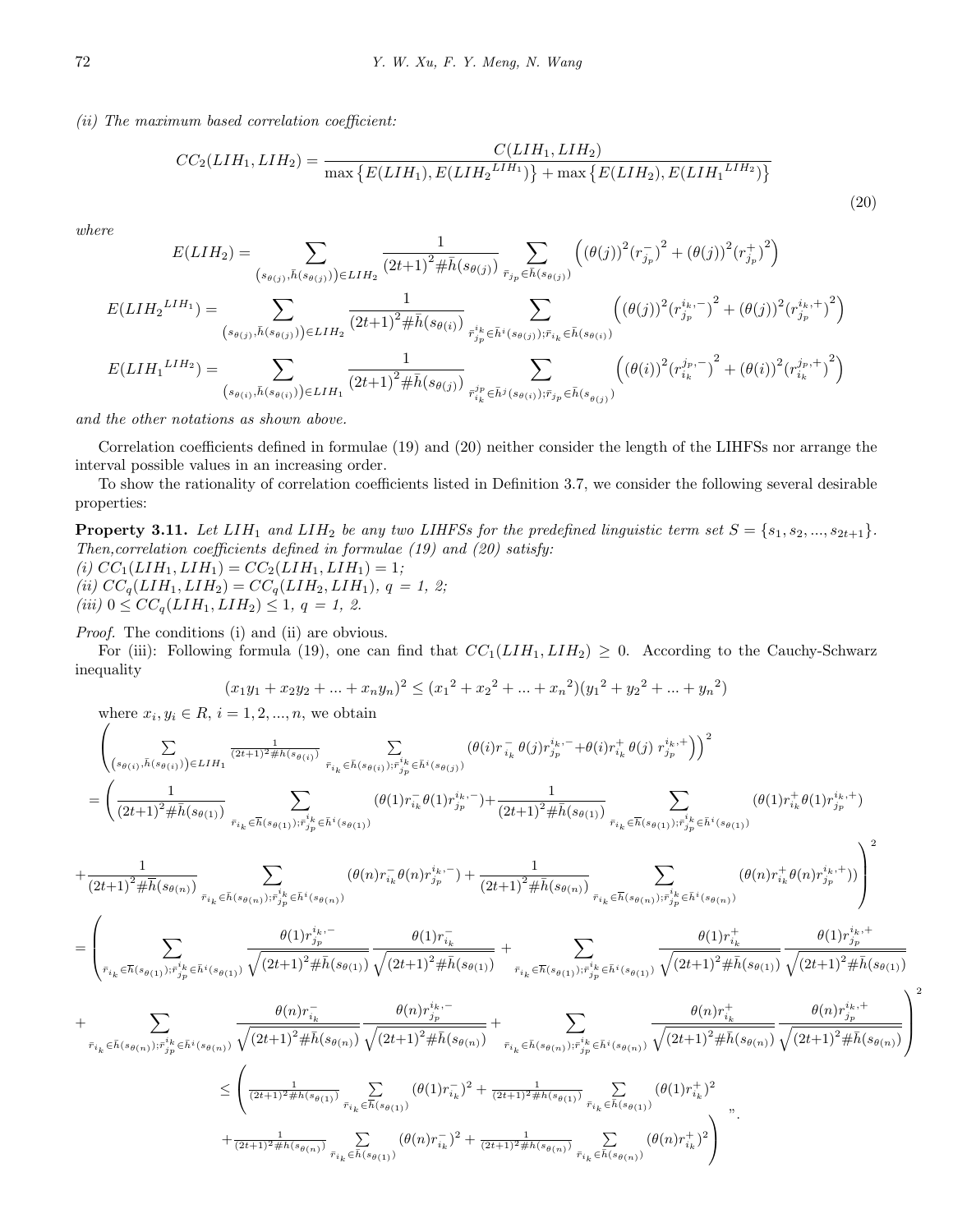$$
+\left(\frac{1}{(2t+1)^2\#\tilde{h}(s_{\theta(1)})}\sum_{\substack{r_{jp}^i \in \tilde{h}^i(s_{\theta(1)})\\r_{jp}^i \in \tilde{h}^i(s_{\theta(1)})}}\frac{\left(\theta(1)r_{jp}^{i_k,-}\right)^2 + \frac{1}{(2t+1)^2\#\tilde{h}(s_{\theta(1)})}\sum_{\substack{r_{jp}^i \in \tilde{h}^i(s_{\theta(1)})\\r_{jp}^i \in \tilde{h}^i(s_{\theta(1)})}}\frac{\left(\theta(1)r_{jp}^{i_k,-}\right)^2}{\sum_{\substack{r_{jp}^i \in \tilde{h}^i(s_{\theta(n)})\\r_{jp}^i \in \tilde{h}^i(s_{\theta(n)})}}\frac{\left(\theta(n)r_{jp}^{i_k,-}\right)^2}{\left(\theta(n)r_{jp}^{i_k,+}\right)^2}\right)} = E(LIH_1)E(LIH_2^{LIH_1})
$$

Thus,

$$
\sum_{\left(s_{\theta(i)},\bar{h}(s_{\theta(i)})\right) \in LIH_{1}} \frac{1}{(2t+1)^{2}\#\bar{h}(s_{\theta(i)})} \sum_{\bar{r}_{i_{k}} \in \bar{h}(s_{\theta(i)}); \bar{r}_{j_{p}}^{i_{k}} \in \bar{h}^{i}(s_{\theta(j)})} (\theta(i) r_{i_{k}}^{-} \theta(j) r_{j_{p}}^{i_{k},-} + \theta(i) r_{i_{k}}^{+} \theta(j) r_{j_{p}}^{i_{k},+}) \leq \sqrt{E(LIH_{1})E(LIH_{2}^{\ LIH_{1}})}
$$

Similarly, we have

$$
\sum_{\left(s_{\theta(j)},\bar{h}(s_{\theta(j)})\right) \in LIH_{2}} \frac{1}{(2t+1)^{2}\#\bar{h}(s_{\theta(j)})} \sum_{\bar{r}_{j_{p}} \in \bar{h}(s_{\theta(j)}) ; \bar{r}_{i_{k}}^{j_{p}} \in \bar{h}^{j}(s_{\theta(i)})} (\theta(j) r_{j_{p}}^{-} \theta(i) r_{i_{k}}^{j_{p},-} + \theta(j) r_{j_{p}}^{+} \theta(i) r_{i_{k}}^{j_{p},+}) \leq \sqrt{E(LIH_{2})E(LIH_{1}^{LIH_{2}})}
$$

On the basis of formulae (21) and (22), we obtain

$$
C(LIH_1, LIH_2) \leq \sqrt{E(LIH_1)E(LIH_2^{LIH_1})} + \sqrt{E(LIH_2)E(LIH_1^{LIH_2})}
$$

by which,  $CC_1(LIH_1, LIH_2) \leq 1$ .

Similar to the proof of formula (19), one can derive the conclusions for formula (20).

**Property 3.12.** Let  $LIH_1$  and  $LIH_2$  be any two LIHFSs for the predefined linguistic term set  $S = \{s_1, s_2, ..., s_{2t+1}\}$ .  $Then, CC_1(LIH_1, LIH_2) \geq CC_2(LIH_1, LIH_2)$ .

Formula (19) is the ratio between 
$$
C(LIH_1, LIH_2)
$$
 and  $\left(\sqrt{E(LIH_1)E(LIH_2^{LIH_1})} + \sqrt{E(LIH_2)E(LIH_1^{LIH_2})}\right)$ ,

and formula (20) is the ratio between  $C(LIH_1, LIH_2)$  and  $\left(\max\{E(LIH_1), E(LIH_2^{LIH_1})\}\right) + \max\{E(LIH_2), E(LIH_1^{LIH_2})\}\right)$ . It is noteworthy that the optimistic DMs can apply the geometric mean based correlation coefficient, while the pessimistic DMs may employ the maximum based correlation coefficient.

**Example 3.13.** *Let*  $LIH_1$  *and*  $LIH_2$  *be two LIHFSs for*  $S = \{s_1, s_2, s_3, s_4, s_5\}$ *, where* 

$$
LIH_1 = \{(s_2, [0.1, 0.3], [0.5, 0.7]), (s_3, [0.3, 0.4], [0.6, 0.8])\}
$$

*LIH*<sup>2</sup> = *{*(*s*1*,* [0*.*1*,* 0*.*2]*,* [0*.*5*,* 0*.*6]*,* [0*.*7*,* 0*.*9])*,*(*s*4*,* [0*.*4*,* 0*.*6])*}*

*Following formula (19), the geometric mean based correlation coefficient of*  $LIH_1$  and  $LIH_2$  is  $CC_1(LIH_1, LIH_2) = 0.811$ ; *On the basis of formula (20), the maximum based correlation coefficient of LIHFSs*  $L$ IH<sub>1</sub> and  $L$ IH<sub>2</sub> is  $CC_2(L)H_1, L$ IH<sub>2</sub>) = 0*.*720*.*

#### **3.4 Two shapley weighted correlation coefficients of LIHFSs**

As many researchers noted, interdependences between the weights of elements in a set may exist [[26](#page-15-22), [33](#page-15-25)]. To address this issue, the Shapley function with respect to fuzzy measures is an ideal tool that has been widely used in decision making. This subsection defines two Shapley weighted correlation coefficients of LIHFSs.

**Definition 3.14.** Let  $LIH^1 = \{LIH_1^1, LIH_2^1, ..., LIH_n^1\}$  and  $LIH^2 = \{LIH_1^2, LIH_2^2, ..., LIH_n^2\}$  be two collections of LIHFSs *for the predefined linguistic term set*  $S = \{s_1, s_2, ..., s_{2t+1}\}$ *. The Shapley weighted correlation coefficients are defined as follows: (i) The geometric mean based Shapley weighted correlation coefficient:*

$$
CC_1^{\varphi}(LIH^1, LIH^2) = \sum_{l=1}^n \varphi_l(\mu, N) CC_1(LIH_l^1, LIH_l^2)
$$

 $\Box$ 

(21)

(22)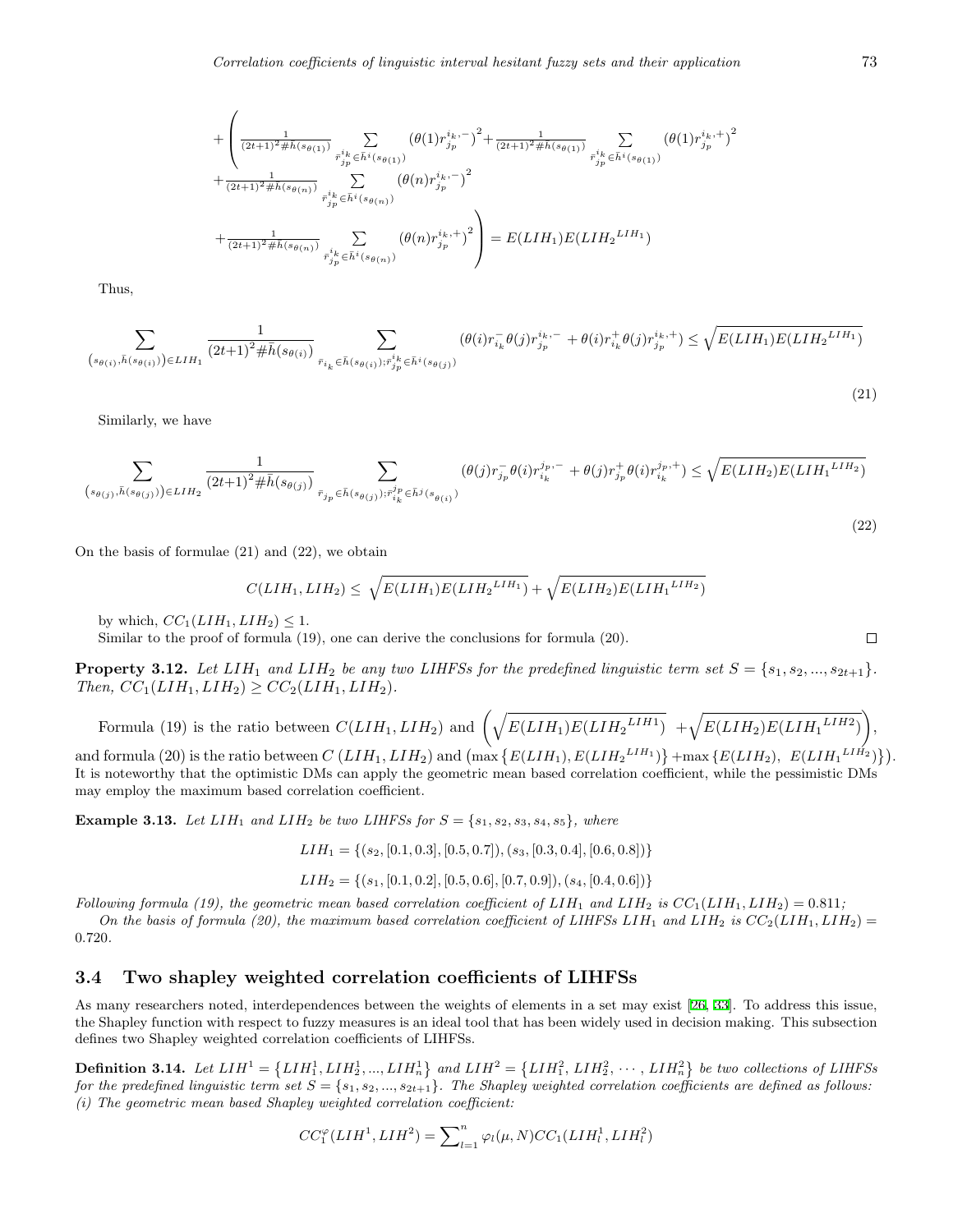*(ii) The maximum based Shapley weighted correlation coefficient:*

$$
CC_2^{\varphi}(LIH^1, LIH^2) = \sum_{l=1}^{n} \varphi_l(\mu, N) CC_2(LIH_l^1, LIH_l^2)
$$
\n(24)

where  $\varphi_l(\mu, N)$  is the Shapley value of the index l with respect to the fuzzy measure on the set  $N = \{1, 2, ..., n\}$ ,  $l = 1, 2, ..., n$ .

Note that the Shapley weighted correlation coefficients offered in Definition 3.9 have the similar properties for linguistic interval hesitant fuzzy correlation coefficients listed in Definition 3.7.

**Property 3.15.** Let  $LIH^1 = \{LIH_1^1, LIH_2^1, ..., LIH_n^1\}$  and  $LIH^2 = \{LIH_1^2, LIH_2^2, \cdots, LIH_n^2\}$  be two collections of LIHFSs *for the predefined linguistic term set*  $S = \{s_1, s_2, ..., s_{2t+1}\}$ *. The Shapley weighted correlation coefficients defined in formulae (23) and (24) satisfy:*  $(C_1^{\varphi}(LIH^1, LIH^1) = CC_2^{\varphi}(LIH^1, LIH^1) = 1;$ 

 $(iii)$   $CC_q^{\varphi}(LIH^1, LIH^2) = CC_q^{\varphi}(LIH^2, LIH^1),$   $q = 1, 2;$  $(iii)$   $0 \leq CC_q^{\varphi}(LIH^1, LIH^2) \leq 1, q = 1, 2.$ 

Subsection 3.3 offers two correlation coefficients of LIHFSs based on the assumption that the weights of elements are independent and have the same importance. On the other hand, the Shapley weighted correlation coefficients (23) and (24) define the interactive weights of elements in a set. When there are no interactions between the weights of elements, the Shapley weighted correlation coefficients degenerate to the associated weighted correlation coefficients as follows:

(i) The geometric mean based weighted correlation coefficient:

$$
CC_1^{\omega}(LIH^1, LIH^2) = \sum_{l=1}^{n} \omega_l CC_1(LIH_l^1, LIH_l^2)
$$
\n(25)

(ii) The maximum based weighted correlation coefficient:

$$
CC_2^{\omega}(LIH^1, LIH^2) = \sum_{l=1}^{n} \omega_l CC_2(LIH_l^1, LIH_l^2)
$$
\n(26)

where  $\omega_l$  is the weight of the index  $l, l = 1, 2, ..., n$ .

Similar to the property above mentioned, we have the following properties for the (Shapley) weighted correlation coefficients.

**Property 3.16.** Let  $LIH^1 = \{LIH_1^1, LIH_2^1, ..., LIH_n^1\}$  and  $LIH^2 = \{LIH_1^2, LIH_2^2, ..., LIH_n^2\}$  be two collections of LIHFSs *for the predefined linguistic term set*  $S = \{s_1, s_2, ..., s_{2t+1}\}$ *. Then,*  $(C_1^{\varphi}(LIH^1, LIH^2) \geq CC_2^{\varphi}(LIH^1, LIH^2);$  $(iii) CC_1^{\omega}(LIH^1, LIH^2) \ge CC_2^{\omega}(LIH^1, LIH^2)$ *.* 

Similar to the analysis of correlation coefficients defined in Subsection 3.3, the pessimistic DMs can choose the geometric mean based (Shapley) weighted correlation coefficient, while the optimistic DMs prefer to adopt the maximum based (Shapley) weighted correlation coefficient.

### **4 An approach to pattern recognition**

Pattern recognition originated from 1920s is the primary implementation approach, which aims to identify sample based on mathematical methods. This section applies the defined correlation coefficients of LIHFSs to present an approach to pattern recognition with linguistic interval hesitant fuzzy information.

Considering a pattern recognition problem, let  $A = \{a_1, a_2, ..., a_m\}$  be the set of patterns, and let  $C = \{c_1, c_2, ..., c_n\}$  be the set of features. A LIHFS  $LIH_{ij}$  is the evaluation of the pattern  $a_i$  with respect to the feature  $c_j$ ,  $i = 1, 2, ..., m; j = 1, 2, ..., n$ . Let  $LIH_i = \{LIH_{i1}, LIH_{i2}, ..., LIH_{in}\}\$ ,  $i = 1, 2, ..., m$ , be the sets of LIHFSs for patterns, and let  $LIH = \{LIH_1, LIH_2, ..., LIH_n\}$ be the set of LIHFSs for the sample *p* with respect to the feature set *C*.

When the weight information is exactly known, we can apply correlation coefficients of LIHFSs offered in Section 3 to discriminate the sample *p* belonging to which type of patterns. Otherwise, we first need to determine the weight vector on the feature set. Since all patterns are non-inferior, and the weight vector makes the comprehensive values the bigger the better, the following programming model for the optimal fuzzy measure  $\mu$  on  $C$  is established:

$$
\min \sum_{j=1}^{n} \sum_{i=1}^{m} \varphi_{c_j}(\mu, C) d(LIH_{ij}, LIH_j)
$$

(23)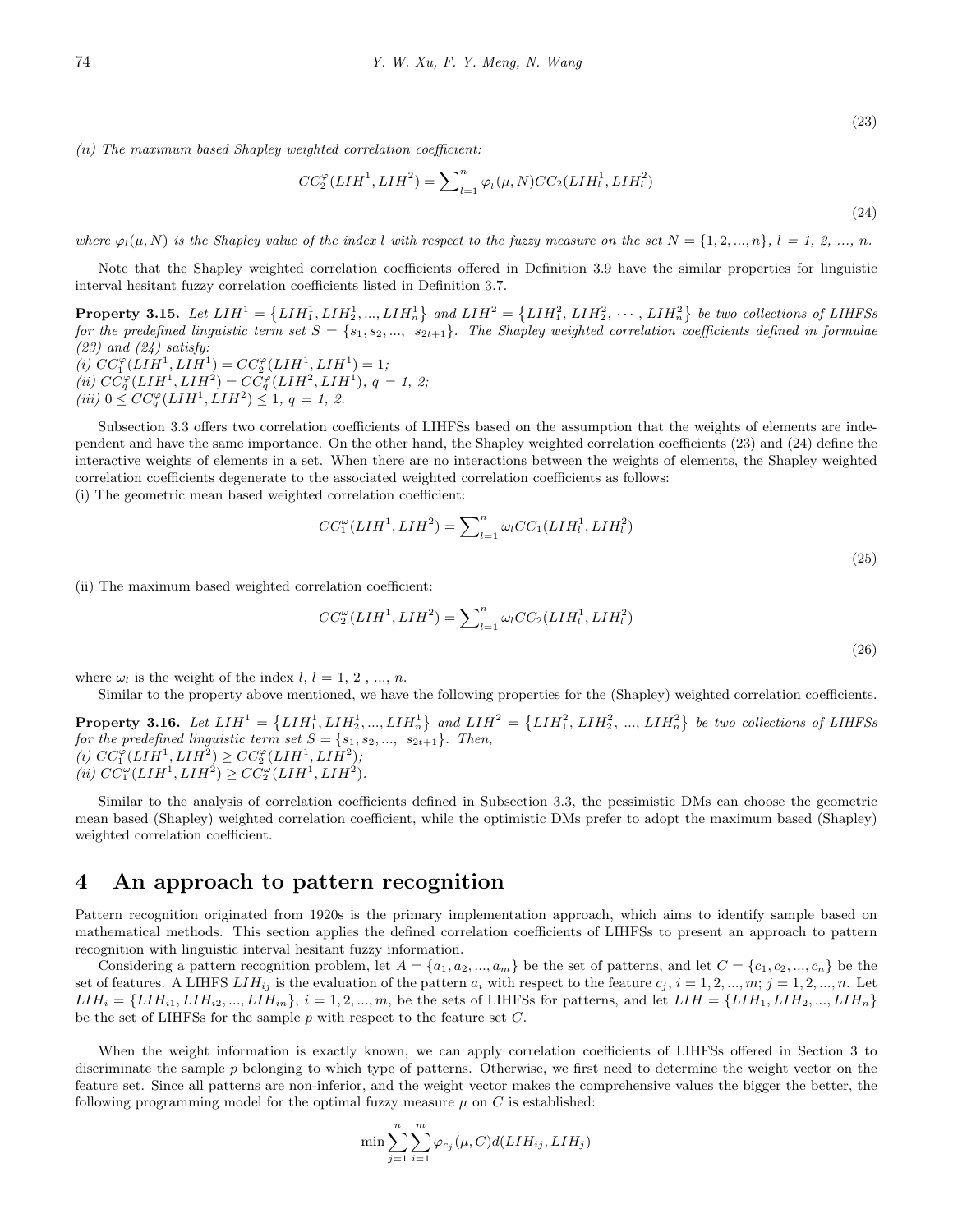$$
s.t. \begin{cases} \mu(C) = 1 \\ \mu(S) \leq \mu(T), \quad \forall S, T \subseteq C \quad s.t. S \subseteq T \\ \mu(c_j) \in W_j, \mu(c_j) \geq 0, \quad j = 1, 2, ..., n \end{cases}
$$

where  $\varphi_{c_j}(\mu, C)$  is the Shapley value of the feature  $c_j$  with respect to the fuzzy measure  $\mu$  on  $C, W_j$  is the range of the known weight information.

When  $\mu$  is a 2-additive measure, model (27) can be equivalently transformed into the following programming model:

$$
\min \frac{3-n}{2} \sum_{j=1}^{n} \sum_{i=1}^{m} d(LIH_{ij}, LIH_{j}) \mu(c_{j}) + \frac{1}{2} \sum_{j=1}^{n} \sum_{i=1}^{m} d(LIH_{ij}, LIH_{j}) (\mu(c_{j}, c_{i}) - \mu(c_{i}))
$$
  

$$
s.t. \begin{cases} \sum_{c_{i} \subseteq S \setminus c_{j}} (\mu(c_{j}, c_{i}) - \mu(c_{i})) \ge (s-2)\mu(c_{j}), & \forall c_{j} \in S \subseteq C, s \ge 2\\ \sum_{c_{j}, c_{i}} \sum_{j \in C} \mu(c_{j}, c_{i}) - (c-2) \sum_{c_{j} \in C} \mu(c_{j}) = 1\\ \mu(c_{j}) \in W_{j}, \mu(c_{j}) \ge 0, & j = 1, 2, ..., n \end{cases}
$$

(28)

When there is no interaction between the weights of features, models (27) and (28) reduce to programming models for the optimal additive weight vector on the feature set *C*.

Based on the defined correlation coefficients of LIHFSs and the built models for the optimal weight vector, the following algorithm for pattern recognition with linguistic interval hesitant fuzzy information is offered:

- **Step 1:** Let  $LIH_i = \{LIH_{i1}, LIH_{i2}, ..., LIH_{in}\}, i = 1, 2, ..., m$ , be the sets of LIHFSs for the patterns in  $A = \{a_1, a_2, ..., a_m\}$ with respect to the feature set  $C = \{c_1, c_2, ..., c_n\}$ , and let  $LHH = \{LHH_1, LHH_2, ..., LHH_n\}$  be the set of LIHFSs for the sample *p* with respect to the feature set *C*. When the weight information is partly known, model (28) is applied to determine the optimal 2-addtive measure on the feature set *C*. Otherwise, go to step 3;
- **Step 2:** The Shapley weighted correlation coefficients is adopted to calculate correlation coefficient between each pattern and the sample *p*;

**Step 3:** On the basis of correlation coefficients obtained in Step 3, the sample *p* is recognized. **Step 4:** End.

**Example 4.1.** [[59](#page-16-21)] We consider a set of diagnoses  $A = \{a_1 : \text{Viral fever}, a_2 : \text{Malaria}, a_3 : \text{Typloid}\}\$ and a set of symptoms *C* = *{c*1*: Temperature, c*<sup>2</sup> *: Headache, c*<sup>3</sup> *: Cough} for the predefined linguistic term set S* = *{s*1*: poor, s*2*: slightly poor, s*3*: fair, s*4*: slightly good, s*5*: good}.*

*Suppose that a patient p with respect to the features in C is a set of LIHFSs, where*

LIH  $(\text{patient}) = \{ \langle c_1, \{ (s_2, [0.1, 0.2], [0.3, 0.5]) \} \rangle, \langle c_2, \{ (s_1, [0, 6, 0.8]) \} \rangle$ 

(*s*4*,* [0*.*2*,* 0*.*3]*,* [0*.*4*,* 0*.*5])*,⟨c*3*, {*(*s*5*,* [0*.*4*,* 0*.*6])*}⟩}.*

*The LIHFSs for each diagnosis*  $a_i$ ,  $i = 1, 2, 3$ , with respect to the features in C are offered as follows:

 $LIH_1$ (Viral fever) = { $\langle c_1, \{ (s_2, [0.3, 0.5], [0.6, 0.8]) \} \rangle$ ,

 $\langle c_2, \{(s_1, [0.2, 0.4], [0.4, 0.5]), (s_2, [0.3, 0.5])\}\rangle, \langle c_3, \{(s_4, [0.4, 0.5])\}\rangle$ 

$$
LIH_2(\text{Malaria}) = \{ \langle c_1, \{ (s_5, [0.1, 0.3], [0.4, 0.5]) \} \rangle ,
$$

 $\langle c_2, \{(s_2, [0.3, 0.6], [0.7, 0.8]), (s_3, [0.7, 0.9])\}\rangle, \langle c_3, \{(s_1, [0.8, 0.9])\}\rangle$ 

 $LIH_3(\text{Typloid}) = \{\langle c_1, \{ (s_2, [0.6, 0.7], [0.8, 0.9]) \} \rangle$ 

 $\langle c_2, \{(s_2, [0.1, 0.2], [0.3, 0.5]), (s_5, [0.5, 0.6])\}\rangle, \langle c_3, \{(s_3, [0.5, 0.7])\}\rangle$ 

*Furthermore, the weight vector on the feature set C is defined as*  $W_c = (0.1, 0.4, 0.3, 0.4, 0.25, 0.3)$ .

*To recognize the patient p belonging to which diagnosis, the following procedure is offered:*

*Step 1: Following model (28), we get:*

 $\mu(c_1) = 0.4, \ \mu(c_2) = 0.3, \ \mu(c_3) = 0.25, \ \mu(c_1, c_2) = 0.7, \ \mu(c_1, c_3) = 0.7, \ \mu(c_2, c_3) = 0.55.$ 

*Step 2: The Shapley values using formula (2) are derived as follows:*

 $\varphi_{c_1}(\mu, C) = 0.25, \ \varphi_{c_2}(\mu, C) = 0.4, \ \varphi_{c_3}(\mu, C) = 0.35.$ 

*Meanwhile, the geometric mean based Shapley weighted correlation coefficients are*

 $CC^{\varphi}_{1}(LIH_{1}, LIH) = 0.937, CC^{\varphi}_{1}(LIH_{2}, LIH) = 0.865, CC^{\varphi}_{1}(LIH_{3}, LIH) = 0.974.$ 

*and the maximum based Shapley weighted correlation coefficients are*

 $CC^{\varphi}_{2}(LIH_{1}, LIH) = 0.618$ ,  $CC^{\varphi}_{2}(LIH_{2}, LIH) = 0.452$ ,  $CC^{\varphi}_{2}(LIH_{3}, LIH) = 0.615$ .

*Step 3:* On the basis of  $CC_1^{\varphi}$  (*LIH*<sub>*i*</sub>, *LIH*)*,*  $i = 1, 2, 3$ *, we conclude that the patient p had typhoid. However, the patient p had viral fever based on*  $CC_2^{\varphi}(LIH_i, LIH)$ ,  $i = 1, 2, 3$ .

*Step 4: End.*

*The result shows that different optimal patterns may be derived for different correlation coefficients. Thus, the DMs need to choose the used correlation coefficients following their risk preferences and decision-making problems.*

(27)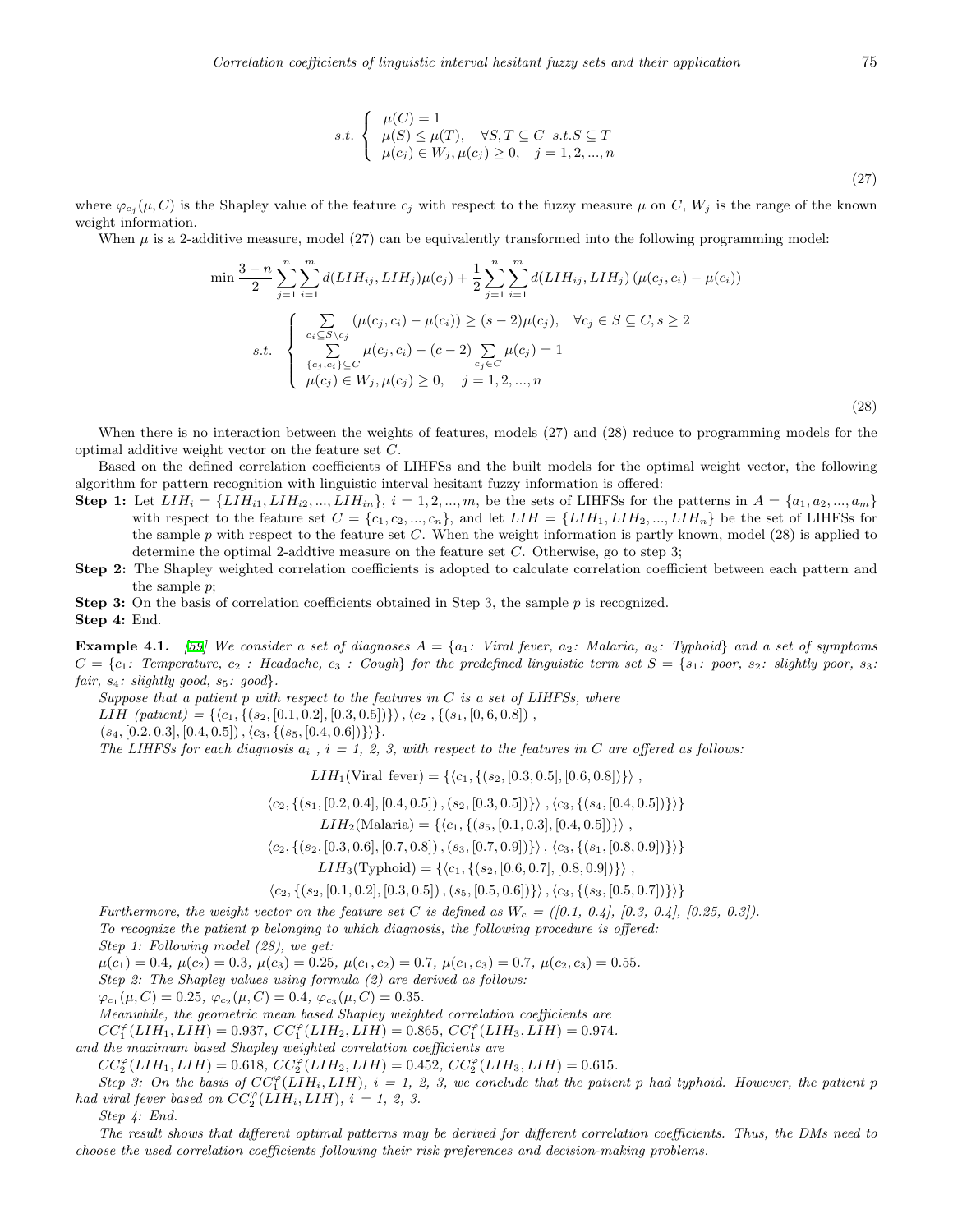# **5 An approach to decision making with LIHFSs**

This section considers decision making with linguistic interval hesitant fuzzy information. Without loss of generality, let  $S =$  $\{s_1, s_2, ..., s_{2t+1}\}\$ be the predefined linguistic term set, let  $A = \{a_1, a_2, ..., a_m\}$  be the set of alternatives, and let  $C = \{c_1, c_2, ..., c_n\}$ be the set of attributes. Suppose that  $LIH_{ij}$  is the LIHFS of the alternative  $a_i$  for the attribute  $c_j$ ,  $i = 1, 2, ..., m$ ;  $j = 1, 2, ..., n$ . By  $LIH = (LIH_{ij})_{m \times n}$ , we denote linguistic interval hesitant fuzzy decision matrix.

#### **5.1 Models to determine the optimal weight vector**

As the analysis for pattern recognition, when the weight information is incompletely known, we first need to determine the weight vector on the attribute set.

Let *LIH<sup>j</sup>* be the *j*th column of the linguistic interval hesitant fuzzy decision matrix *LIH*, and let

$$
LIH_{j}^{+} = \bigcup_{i=1}^{m} LIH_{ij} = \{ (s_{\max_{i=1}^{m} \theta(ij)}, [{}_{i=1}^{m} \{r_{ij}^{-}\}, \max\{r_{ij}^{+}\}]) | \bar{r}_{ij} = [r_{ij}^{-}, r_{ij}^{+}] \in LIH_{ij}, i = 1, 2, ..., m \}
$$
  

$$
LIH_{j}^{-} = \bigcup_{i=1}^{m} LIH_{ij} = \{ (s_{\min_{i=1}^{m} \theta(ij)}, [{}_{i=1}^{m} \{r_{ij}^{-}\}, \min_{i=1}^{m} \{r_{ij}^{+}\}]) | \bar{r}_{ij} = [r_{ij}^{-}, r_{ij}^{+}] \in LIH_{ij}, i = 1, 2, ..., m \}
$$

for each  $j = 1, 2, ..., n$  and  $S_{\theta(ij)} \in S$ .

Let  $LIH^{+} = \{LIH_{1}^{+}, LIH_{2}^{+}, ..., LIH_{n}^{+}\}\$  and  $LIH^{-} = \{LIH_{1}^{-}, LIH_{2}^{-}, ..., LIH_{n}^{-}\}.$ 

When the weight information on the attribute set is incompletely known, we establish the following programming model for obtaining the optimal fuzzy measure  $\mu$  on  $C$ :

$$
\min \sum_{j=1}^{n} \sum_{i=1}^{m} \varphi_{c_j}(\mu, C) \frac{d(LIH_{ij}, LIH_j^+)}{d(LIH_{ij}, LIH_j^+) + d(LIH_{ij}, LIH_j^-)}
$$
  
s.t. 
$$
\begin{cases} \mu(C) = 1\\ \mu(S) \le \mu(T), & \forall S, T \subseteq C \text{ s.t.} S \subseteq T\\ \mu(c_j) \in W_j, \mu(c_j) \ge 0, & j = 1, 2, ..., n \end{cases}
$$
(29)

where  $\varphi_{c_j}(\mu, C)$  is the Shapley value of the attribute  $c_j$  with respect to the fuzzy measure  $\mu$  on  $C$ ,  $d(LIH_{ij}, LIH_j^+)$  is the distance measure between  $LIH_{ij}$  and  $LIH_j^+$ ,  $d(LIH_{ij}, LIH_j^-)$  is the distance measure between  $LIH_{ij}$  and  $LIH_j^-$ , and  $W_j$  is the known weight information.

Similarly, we derive the following programming model for ascertaining the optimal 2-additive measure  $\mu$  on  $C$ :

$$
\min \frac{3-n}{2} \sum_{j=1}^{n} \sum_{i=1}^{m} \frac{d(LIH_{ij}, LIH_{j}^{+})}{d(LIH_{ij}, LIH_{j}^{+}) + d(LIH_{ij}, LIH_{j}^{-})} \mu(c_{j})
$$
  
+
$$
\frac{1}{2} \sum_{j=1}^{n} \sum_{i=1}^{m} \frac{d(LIH_{ij}, LIH_{j}^{+})}{d(LIH_{ij}, LIH_{j}^{+}) + d(LIH_{ij}, LIH_{j}^{-})} (\mu(c_{j}, c_{i}) - \mu(c_{i}))
$$
  
s.t. 
$$
\begin{cases}\n\sum_{c_{i} \subseteq S \backslash c_{j}} (\mu(c_{j}, c_{i}) - \mu(c_{i})) \geq (s - 2)\mu(c_{j}), & \forall c_{j} \in S \subseteq C, s \geq 2 \\
\sum_{c_{j} \in C} \mu(c_{j}, c_{i}) - (c - 2) \sum_{c_{j} \in C} \mu(c_{j}) = 1 \\
\mu(c_{j}) \in W_{j}, \mu(c_{j}) \geq 0, & j = 1, 2, ..., n\n\end{cases}
$$
\n(30)

where the notations as shown in model (29).

When there are no interactions between the weights of attributes, models (29) and (30) degenerate to models for the optimal additive measure on the attribute set *C*.

#### **5.2 An algorithm**

Following the above discussions, this subsection introduces the following algorithm for multi-attribute decision making with linguistic interval hesitant fuzzy information.

**Step 1:** Let  $LIH = (LIH_{ij})_{m \times n}$  be the linguistic interval hesitant fuzzy decision matrix. When all attributes are benefit, the attribute values needn't transformation. Otherwise, we need to transform  $LIH = (LIH_{ij})_{m \times n}$  into  $LIH' =$ 

$$
(LIH'_{ij})_{m \times n}
$$
, where  $LIH'_{ij} = \begin{cases} LIH_{ij} & c_j \text{ is a benefit attribute} \\ (LIH_{ij})^c & c_j \text{ is a cost attribute} \end{cases}$  for all  $i = 1, 2, ..., m; j = 1, 2, ..., n$ .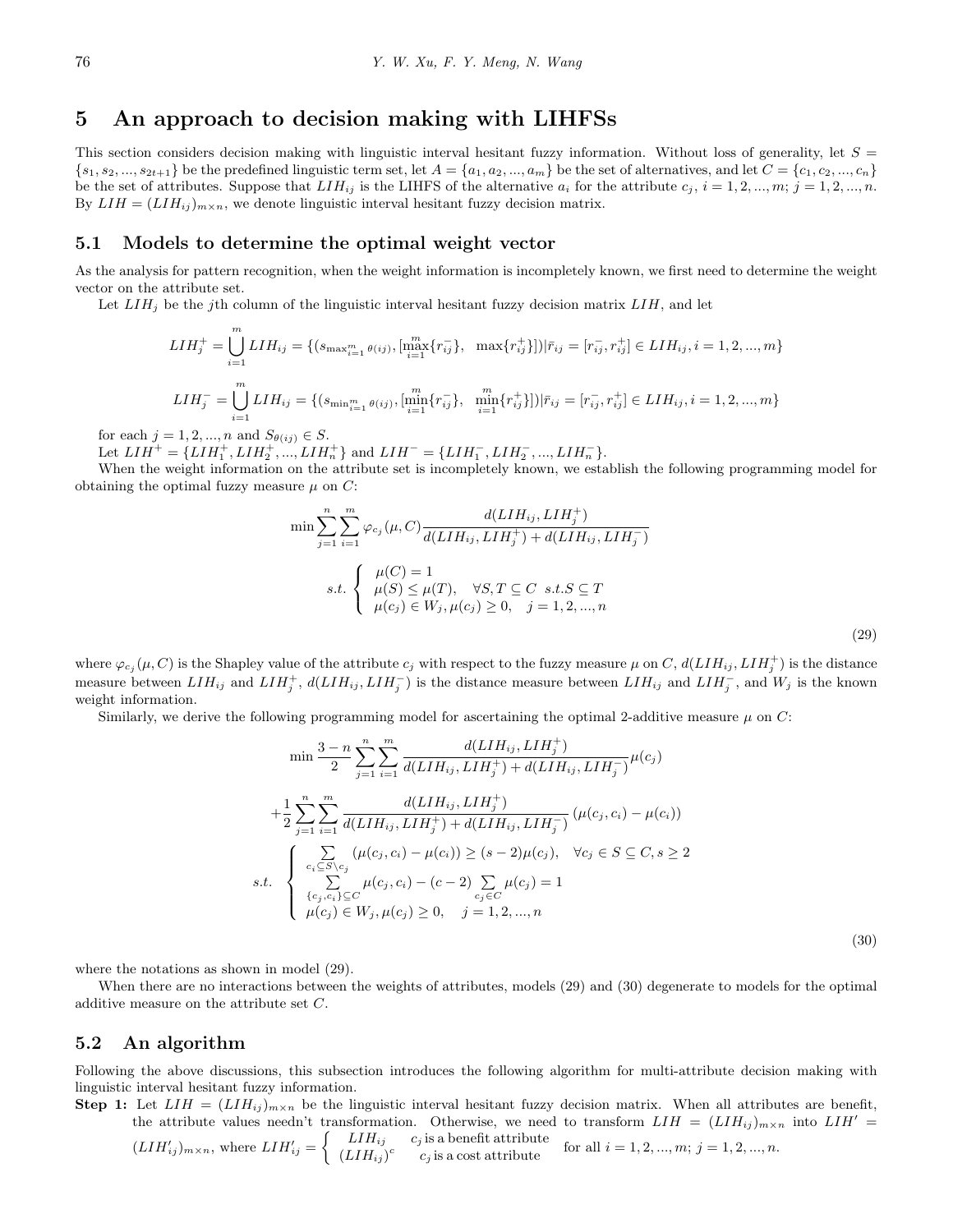- **Step 2:** When the weight information is exactly known, go to step 4. Otherwise, model (30) is used to determine the optimal fuzzy measure  $\mu$  on the attribute set  $C$ ;
- **Step 3:** Formulae (23) or (24) and (25) or (26) are adopted to calculate the (Shapley) weighted correlation coefficients between *LIH<sup>′</sup>*<sub>*i*</sub> and *LIH<sup>+</sup>* as well as *LIH<sup>′</sup>*<sub>*i*</sub> and *LIH<sup>−</sup>*, *i* = 1*,* 2*, ..., m*;
- **Step 4:** The following formulae are applied to calculate the ranking values:

$$
r_i^{CC_p^{\varphi}} = \frac{CC_p^{\varphi}(LIH_i', LIH^+)}{CC_p^{\varphi}(LIH_i', LIH^+) + CC_p^{\varphi}(LIH_i', LIH^-)} \qquad p = 1, 2
$$
  

$$
r_i^{CC_p^{\omega}} = \frac{CC_p^{\omega}(LIH_i', LIH^+)}{C C_p^{\omega}(LIH_i', LIH^+)} \qquad p = 1, 2
$$
 (31)

$$
\frac{CC_p^{\omega}}{i} = \frac{CC_p^{\omega}(LIH_i', LIH^+)}{CC_p^{\omega}(LIH_i', LIH^+) + CC_p^{\omega}(LIH_i', LIH^-)} \quad p = 1, 2
$$
\n(32)

for all  $i = 1, 2, ..., m$ , where  $LIH'_{i}$  denotes the *i*<sup>th</sup> row of  $LIH'$ ;

**Step 5:** Following the ranking values of  $r_i^{CC_p^{\varphi}}$  or  $r_i^{CC_p^{\varphi}}$ ,  $i = 1, 2, ..., m; p = 1, 2$ , the best choice is obtained; **Step 6:** End.

**Example 5.1.** Considering a tunnel bidding, four constructors  $A = \{a_1, a_2, a_3, a_4\}$  submit their tenders for building a tunnel. *To evaluate these constructors, the following four attributes are considered c*1*: credit (Bidder's credit is an important index for bidding evaluation, the higher the bidder's credit rate is, the higher the winning probability will be); c*2*: tender offer (The tender offer is the total price of a contract that is calculated and determined by contractor, the traditional approach adopts the principle of minimum tender offer); c*3*: the limitation of project time (The limitation of project time is one of the important indexes to measure construction enterprises. The length of project time directly affects the economic benefits of construction enterprises. Under the premise of ensuring quality, the shorter the time is, the higher the economic benefits will be); c*4*: the scale of company (Generally speaking, companies with large scale, good equipment, high-quality talents and good management measures have a certain influence on winning). To avoid influencing each other, the DMs are required to provide their preferences anonymously. Because of the limited expertise and the complexity of considering attributes, it is difficult or impossible to require the DMs to offer quantitative judgments. To address this issue, the DMs are allowed to apply linguistic variables. Meanwhile, the DMs may also want to express their quantitative judgments for the given linguistic variables. Furthermore, the DMs may hesitate on several possible values. To cope with these situations, LIHFSs are good tools. Let*  $S = \{s_1 : poor, s_2 : slightly poor, s_3 : fair, s_4 :$ *slightly good, s*<sup>5</sup> : good*} be the predefined linguistic term set. Suppose that the linguistic interval hesitant fuzzy decision matrix*  $LIH = (LIH_{ij})_{4\times4}$  *is offered in Table 1.* 

|       | $c_{1}$                                                          | $c_2$                                    | $c_3$                                      | $c_4$                                          |
|-------|------------------------------------------------------------------|------------------------------------------|--------------------------------------------|------------------------------------------------|
| $a_1$ | $\{(s_2, [0.1, 0.3],$<br>$[0.5, 0.7]$ ,<br>$(s_4, [0.2, 0.3])\}$ | $\{(s_3, [0.7, 0.3])\}$                  | $\{(s_1, [0.6, 0.7])\}$                    | $\{(s_5, [0.3, 0.5],$<br>$[0.7, 0.8])\}$       |
| $a_2$ | $\{(s_5, [0.4, 0.6], \$<br>$[0.8, 0.9])\}$                       | $\{(s_4, [0.2, 0.5])\}$                  | $\{(s_3, [0.1, 0.2])\}$                    | $\{(s_2, [0.3, 0.5],$<br>$[0.5, 0.7]$ }        |
| $a_3$ | $\{(s_2, [0.5, 0.7])$ ,<br>$(s_4, [0.2, 0.3])\}$                 | $\{(s_3, [0.1, 0.4])\}$                  | $\{(s_3, [0.2, 0.4])\}$<br>$[0.5, 0.6])\}$ | $\{(s_4, [0.2, 0.4])\, ,\,$<br>$[0.7, 0.8])\}$ |
| $a_4$ | $\{(s_5, [0.3, 0.5])\},\$<br>$[0.4, 0.6])\}$                     | $\{(s_4, [0.6, 0.7],$<br>$[0.8, 0.9])\}$ | $\{(s_3, [0.8, 0.9])\}$                    | $\{(s_1, [0.5, 0.7])\}$                        |

Table 1: Linguistic interval hesitant fuzzy decision matrix *LIH*

*To select the best constructor, the following steps are needed:*

*Step 1: Because c*<sup>2</sup> *and c*<sup>3</sup> *are cost attributes, we need to transform the linguistic interval hesitant fuzzy decision matrix LIH into the normalized linguistic interval hesitant fuzzy decision matrix LIH′ as shown in Table 2:*

*Step 2: Suppose that weight vector on the attribute set is defined as*  $W_c = (0.15, 0.2, 0.25, 0.3, 0.4, 0.25, 0.3, 0.25)$ . *According to model (30), we obtain:*

 $\mu(c_1) = 0.2, \ \mu(c_2) = 0.3, \ \mu(c_3) = 0.25, \ \mu(c_4) = 0.2, \ \mu(c_1, c_2) = 0.55, \ \mu(c_1, c_3) = 0.45, \ \mu(c_2, c_3) = 0.55, \ \mu(c_1, c_4) = 0.4,$  $\mu(c_2, c_4) = 0.5, \ \mu(c_3, c_4) = 0.45.$ 

*Furthermore, the Shapley values are*

 $\varphi_{c_1}(\mu, C) = 0.22, \ \varphi_{c_2}(\mu, C) = 0.33, \ \varphi_{c_3}(\mu, C) = 0.25, \ \varphi_{c_4}(\mu, C) = 0.2.$ 

*Step 3: The geometric mean based Shapley weighted correlation coefficients are*

 $CC_1^{\varphi}(LIH_1', LIH^+) = 0.963, CC_1^{\varphi}(LIH_2', LIH^+) = 0.957, CC_1^{\varphi}(LIH_3', LIH^+) = 0.952, CC_1^{\varphi}(LIH_4', LIH^+) = 0.978,$  $CC_1^{\varphi}(LIH_1', LIH^-) = 0.822, CC_1^{\varphi}(LIH_2', LIH^-)$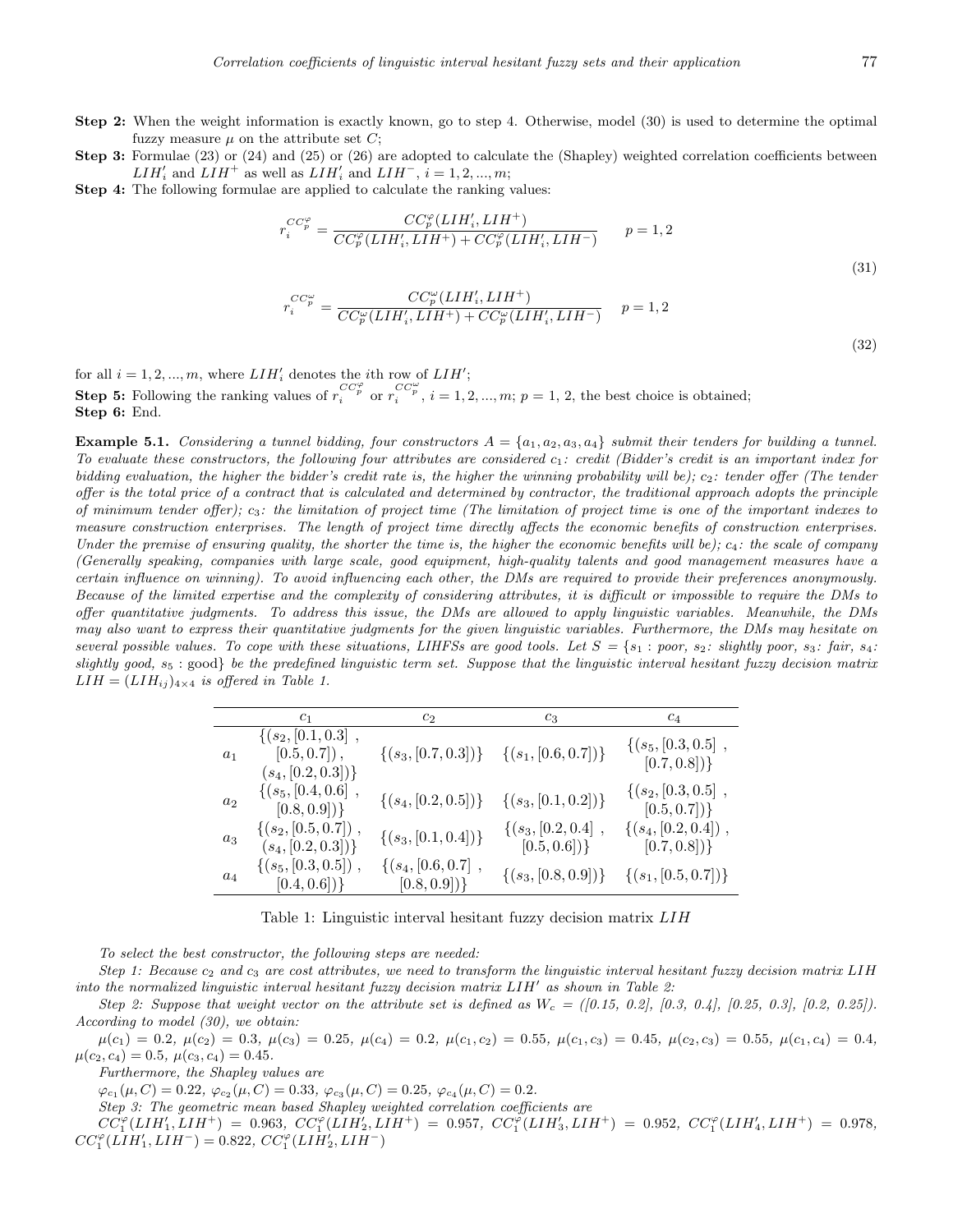|                | c <sub>1</sub>                                                           | c <sub>2</sub>                       | $c_3$                                    | $c_4$                                    |
|----------------|--------------------------------------------------------------------------|--------------------------------------|------------------------------------------|------------------------------------------|
| a <sub>1</sub> | $\{(s_2, [0.1, 0.3], \ldots,$<br>$[0.5, 0.7]$ ,<br>$(s_4, [0.2, 0.3])\}$ | $\{(s_2, [0.3, 0.7])\}$              | $\{(s_4, [0.3, 0.4])\}$                  | $\{(s_5, [0.3, 0.5],$<br>$[0.7, 0.8])\}$ |
| $a_2$          | $\{(s_5, [0.4, 0.6], \$<br>$[0.8, 0.9])\}$                               | $\{(s_1, [0.5, 0.8])\}$              | $\{(s_2, [0.8, 0.9])\}$                  | $\{(s_2, [0.3, 0.5],$<br>$[0.5, 0.7])\}$ |
| $a_3$          | $\{(s_2, [0.5, 0.7])\, ,\,$<br>$(s_4, [0.2, 0.3])\}$                     | $\{(s_2, [0.6, 0.9])\}$              | $\{(s_2, [0.6, 0.8],$<br>$[0.4, 0.5])\}$ | $\{(s_4, [0.2, 0.4],$<br>$[0.7, 0.8])\}$ |
| $a_4$          | $\{(s_5, [0.3, 0.5],$<br>$[0.4, 0.6])\}$                                 | $\{(s_1, [0.3, 0.4],$<br>[0.1, 0.2]) | $\{(s_2, [0.1, 0.2])\}$                  | $\{(s_1, [0.5, 0.7])\}$                  |

Table 2: Normalized linguistic interval hesitant fuzzy decision matrix *LIH′*

 $= 0.889, \, CC_1^{\varphi} (LIH_3, LIH^-) = 0.842, \, CC_1^{\varphi} (LIH'_4, LIH^-) = 0.979.$ 

*and the maximum based Shapley weighted correlation coefficients are*

 $CC_2^{\varphi}(LIH_1',LIH^+) = 0.554,\, CC_2^{\varphi}(LIH_2',LIH^+) = 0.461,\, CC_2^{\varphi}(LIH_3',LIH^+) = 0.615,\, CC_2^{\varphi}(LIH_4',LIH^+) = 0.244,\, CC_2^{\varphi}(LIH_1',LH^+) = 0.244$  $LIH^{-}$ ) = 0.228,  $CC_{2}^{\varphi}(LIH_{2}',LIH^{-})$  = 0.210,  $CC_{2}^{\varphi}(LIH_{3}',LIH^{-})$  = 0.221,  $CC_{2}^{\varphi}(LIH_{4}',LIH^{-})$  = 0.611.

Step 4: Using formulae (31) and (32), the following ranking values are derived:  $r_1^{CC_1^{\varphi}} = 0.540$ ,  $r_2^{CC_1^{\varphi}} = 0.518$ ,  $r_3^{CC_1^{\varphi}} = 0.531$ ,  $r_4^{CC_1^{\varphi}} = 0.500, r_1^{CC_2^{\varphi}} = 0.708, r_2^{CC_2^{\varphi}} = 0.686, r_3^{CC_2^{\varphi}} = 0.736, r_4^{CC_2^{\varphi}} = 0.285.$ 

Step 5: Following the values of  $r_i^{CC_1^{\varphi}}$ ,  $i = 1, 2, 3, 4$ , the constructor  $a_1$  is the best choice. On the basis of the values of  $r_i^{CC_2^{\varphi}}$ ,  $i = 1, 2, 3, 4$ , the constructor  $a_3$  *is the best choice.* 

*Step 6: End.*

*In this example, when we assume that there is no interaction between the weights of attributes, the ranking values are obtained as follows:*

 $r_1^{C\tilde{C}^{\omega}_1}=0.540,\, r_2^{CC^{\omega}_1}=0.518,\, r_3^{CC^{\omega}_1}=0.541,\, r_4^{CC^{\omega}_1}=0.500,\, r_1^{CC^{\omega}_2}=0.717,\, r_2^{CC^{\omega}_2}=0.682,\, r_3^{CC^{\omega}_2}=0.745,\, r_4^{CC^{\omega}_2}=0.276,\, r_4^{CC^{\omega}_1}=0.540,\, r_4^{CC^{\omega}_2}=0.540,\, r_4^{CC^{\omega}_2}=0.540,\, r_4^{CC^{\omega}_2}=0.540$ by which we drive the same ranking order  $r_3^{CC_p^{\omega}} > r_1^{CC_p^{\omega}} > r_2^{CC_p^{\omega}} > r_4^{CC_p^{\omega}}$ ,  $p = 1, 2$ , namely, the constructor  $a_3$  is the best choice.

#### **5.3 Comparison analysis**

In Example 5.1, when Meng et al.'s method [[31\]](#page-15-13) is applied, the final ranking values are obtained as follows:

(i) The ranking values obtained from the generalized linguistic interval hesitant fuzzy hybrid weighted averaging (GLIHFHWA) operator are:

 $\bar{E}(LIH_1) = [1.1, 1.85], \bar{E}(LIH_2) = [1.42, 1.95], \bar{E}(LIH_3) = [2.93, 4.03], \bar{E}(LIH_4) = [0.61, 0.83];$ 

(ii) The ranking values obtained from the generalized linguistic interval hesitant fuzzy hybrid 2-additive Shapley averaging (GLIHFH2SA) operator are:

 $\bar{E}(LIH_1) = [1.09, 1.92], \bar{E}(LIH_2) = [1.5, 1.88], \bar{E}(LIH_3) = [1.43, 1.99], \bar{E}(LIH_4) = [0.56, 0.79],$  where  $\lambda = 2$ .

One can see that the same ranking order  $LIH_3 \succ LIH_2 \succ LIH_4$  is obtained, namely, the constructor  $a_3$  is the best choice.

For simplicity, ranking orders with respect to the different methods are listed in Table 3.

Table 3 shows that different methods might lead to different ranking orders and different optimal choices. When the DMs make decisions, they are required to choose decision-making method according to the actual requirement. Generally speaking, we suggest the DMs to apply the Shapley weighted correlation coefficients because they can deal with the interactive characteristics between elements in a set and seem to be simpler than Meng et al.'s method [[31\]](#page-15-13) in some aspects.

### **6 Conclusions**

LIHFSs are efficient tools in dealing with qualitative and quantitative vague information that appears in the engineering and scientific applications. On the other hand, correlation coefficient is one of the widely used techniques in decision-making theory. This paper took the advantages of them and presented two correlation coefficients of LIHFSs by using the defined distance measure. Meanwhile, two linguistic interval hesitant fuzzy Shapley weighted correlation coefficients are defined to address the situation where the weights of elements in a set are interactive. It's worth noting that the Shapley weighted correlation coefficient can be seen as an extension of correlation coefficients. Considering the situation where the weight information is incompletely known, models for optimal 2-additive measures on the feature set and on the attribute set are constructed. Furthermore, a method to pattern recognition and decision making under linguistic interval hesitant fuzzy environment with incomplete weight information is developed, respectively. Meanwhile, associated practical examples are offered to show the concrete applications of the developed theoretical results and a comparison analysis is offered.

It is noteworthy that new results extend the application of LIHFSs. In the future, we will continue to research correlation coefficients of other types of fuzzy sets, such as hesitant linguistic intuitionistic fuzzy sets (HLIFSs) [[44\]](#page-16-11), linguistic hesitant fuzzy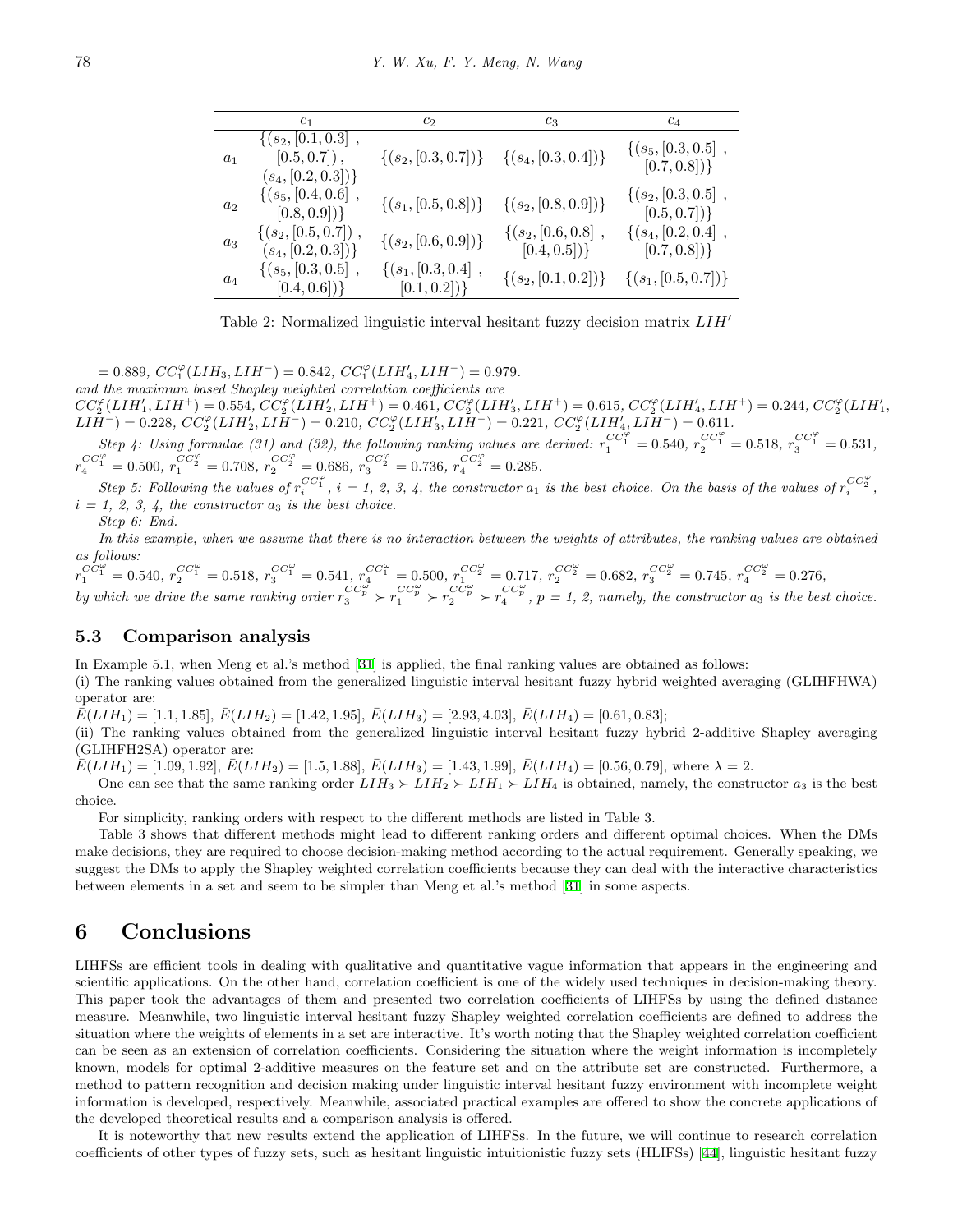| Methods                  | Ranking<br>values | Ranking<br>values | Ranking<br>values | Ranking<br>values | Ranking<br>orders                   |
|--------------------------|-------------------|-------------------|-------------------|-------------------|-------------------------------------|
|                          | of $a_1$          | of $a_2$          | of $a_3$          | of $a_4$          |                                     |
| New method by using      |                   |                   |                   |                   |                                     |
| the geometric mean       | 0.540             | 0.518             | 0.531             | 0.500             | $r_1 \succ r_3 \succ r_2 \succ r_4$ |
| based Shapley weighted   |                   |                   |                   |                   |                                     |
| correlation coefficient  |                   |                   |                   |                   |                                     |
| New method by using      |                   |                   |                   |                   |                                     |
| the maximum based        | 0.708             | 0.686             | 0.736             | 0.285             | $r_3 \succ r_1 \succ r_2 \succ r_4$ |
| Shapley weighted         |                   |                   |                   |                   |                                     |
| correlation coefficient  |                   |                   |                   |                   |                                     |
| New method by            |                   |                   |                   |                   |                                     |
| using the geometric mean | 0.540             | 0.518             | 0.541             | 0.500             | $r_3 \succ r_1 \succ r_2 \succ r_4$ |
| based weighted           |                   |                   |                   |                   |                                     |
| correlation coefficient  |                   |                   |                   |                   |                                     |
| New method by            |                   |                   |                   |                   |                                     |
| using the maximum        | 0.717             | 0.682             | 0.745             | 0.276             | $r_3 \succ r_1 \succ r_2 \succ r_4$ |
| based Shapley weighted   |                   |                   |                   |                   |                                     |
| correlation coefficient  |                   |                   |                   |                   |                                     |
| Meng et al.'s            | [1.1, 1.85]       | [1.42, 1.95]      | [2.93, 4.03]      | [0.61, 0.83]      |                                     |
| method $[31]$            |                   |                   |                   |                   | $LIH_3 \succ LIH_2$                 |
| with the                 |                   |                   |                   |                   | $\succ LIH_1 \succ LIH_4$           |
| GLIHFHWA operator        |                   |                   |                   |                   |                                     |
| Meng et al.'s            | [1.09, 1.92]      | [1.5, 1.88]       | [1.43, 1.99]      | [0.56, 0.79]      |                                     |
| method $[31]$            |                   |                   |                   |                   | $LIH_3 \succ LIH_2$                 |
| with the                 |                   |                   |                   |                   | $\succ LIH_1 \succ LIH_4$           |
| GLIHFH2SA operator       |                   |                   |                   |                   |                                     |

Table 3: Ranking orders with respect to the different aggregation indices

sets (LHFSs) [[25\]](#page-15-4), and interval-valued hesitant fuzzy linguistic sets (IVHFLSs) [[45\]](#page-16-22). Besides the theory aspect, we will study their applications in some fields, including software evaluation [[5\]](#page-14-5), information system selection [[36\]](#page-16-23), hotel selection [[56\]](#page-16-24) and coal mine safety evaluation [[35](#page-16-25)].

# **Acknowledgement**

This work was supported by the National Natural Science Foundation of China (Nos. 71571192, and 71671188), the Innovation-Driven Project of Central South University (No. 2018CX039), the Major Project for National Natural Science Foundation of China (No. 71790615), the Beijing Intelligent Logistics System Collaborative Innovation Center (No. 2018KF-06), the National Social Science Foundation of China (No. 16BJY119) and the Hunan Province Foundation for Distinguished Young Scholars of China (No. 2016JJ1024).

# **References**

- <span id="page-14-1"></span>[1] K. T. Atanassov, *Intuitionistic fuzzy sets*, Fuzzy Sets and Systems, **20**(1) (1986), 87–96.
- <span id="page-14-2"></span>[2] K. T. Atanassov, G. Gargov, *Interval valued intuitionistic fuzzy sets*, Fuzzy Sets and Systems, **31**(3) (1989), 343–349.
- <span id="page-14-4"></span>[3] P. Bonizzoni, G. D. Vedova, R. Dondi, T. Jiang, *Correlation clustering and consensus clustering*, Proceedings of Algorithms and Computation ISAAC. Springer, Hainan, China, **38**(27) (2005), 226–235.
- <span id="page-14-6"></span>[4] H. Bustince, P. Burillo, *Correlation of interval-valued intuitionistic fuzzy sets*, Fuzzy Sets and Systems, **74**(2) (1995), 237–244.
- <span id="page-14-5"></span>[5] N. Chen, Z. S. Xu, M. M. Xia, *Correlation coefficients of hesitant fuzzy sets and their applications to clustering analysis*,Applied Mathematical Modelling, **37**(4) (2013), 2197–2211.
- <span id="page-14-0"></span>[6] N. Chen, Z. S. Xu, M. M. Xia, *Interval-valued hesitant preference relations and their applications to group decision making*, Knowledge-Based Systems, **37** (2013), 528–540.
- <span id="page-14-3"></span>[7] D. A. Chiang, N. P. Lin, *Correlation of fuzzy sets*, Fuzzy Sets and Systems, **102**(2) (1999), 221–226.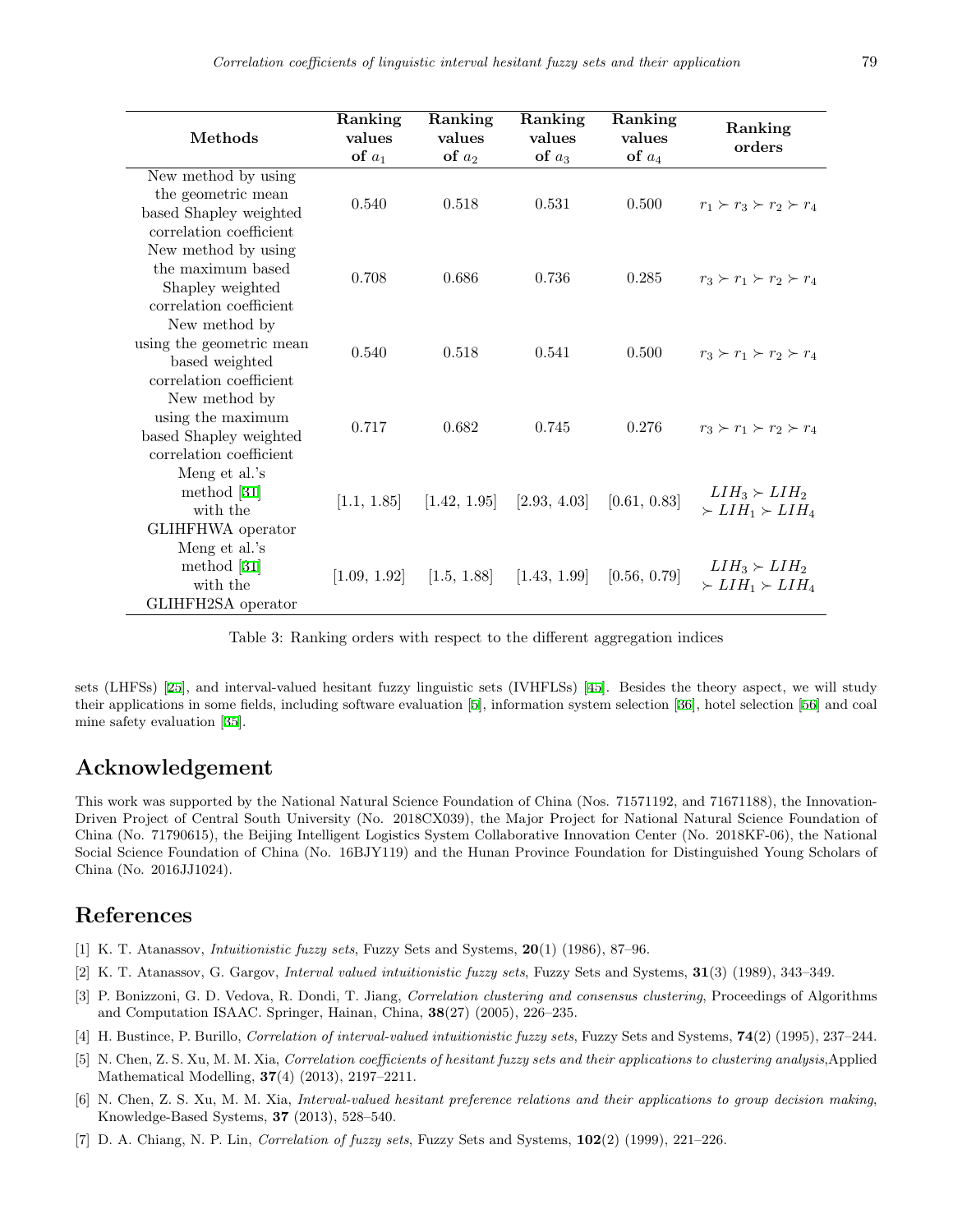- <span id="page-15-23"></span>[8] Y. G. Dang, S. F. Liu, J. Song, *Study on the multi-attribute decision model of grey target based on interval numbers*, Proceedings of the IEEE Inter. Conf. Grey Syst. Intell. Ser., Nanjing, China, (2007), 744–747.
- <span id="page-15-16"></span>[9] D. Dumitrescu, *Fuzzy correlation*, Studia University, Babe-Bolyai Mathematica, **23** (1978), 41–44.
- <span id="page-15-14"></span>[10] T. Gerstenkorn, J. Mako, *Correlation of intuitionistic fuzzy sets*, Fuzzy Sets and Systems, **44**(1) (1991), 39–43.
- <span id="page-15-21"></span>[11] M. Grabisch, *K-order additive discrete fuzzy measures and their representation*, Fuzzy Sets and Systems, **92**(2) (1997), 167–189.
- <span id="page-15-3"></span>[12] F. Herrera, L. Martinez, *A 2-tuple fuzzy linguistic representation model for computing with words*, IEEE Transactions on Fuzzy Systems, **8**(6) (2000), 746–752.
- <span id="page-15-17"></span>[13] D. H. Hong, *Fuzzy measures for a correlation coefficient of fuzzy numbers under TW (the weakest t-norm)-based fuzzy arithmetic operations*, Information Sciences, **176**(2) (2006), 150–160.
- <span id="page-15-10"></span>[14] P. Ji, H. Y. Zhang, J. Q. Wang, *A projection-based outranking method with multi-hesitant fuzzy linguistic term sets for hotel location selection*, Cognitive Computation, (2018), 1–15.
- <span id="page-15-9"></span>[15] R. X. Liang, J. Q. Wang, H. Y. Zhang, *Projection-based PROMETHEE methods based on hesitant fuzzy linguistic term sets*, International Journal of Fuzzy Systems, **1** (2017), 1–14.
- <span id="page-15-0"></span>[16] H. C. Liao, Z. S. Xu, X. J. Zeng, *Distance and similarity measures for hesitant fuzzy linguistic term sets and their application in multi-criteria decision making*, Information Sciences, **271** (2014), 125–142.
- <span id="page-15-1"></span>[17] H. C. Liao, Z. S. Xu, X. J. Zeng, *Hesitant fuzzy linguistic VIKOR method and its application in qualitative multiple criteria decision making*, IEEE Transactions on Fuzzy Systems, **23**(5) (2015), 1343–1355
- <span id="page-15-15"></span>[18] H. C. Liao, Z. S. Xu, X. J. Zeng, *Novel correlation coefficients between hesitant fuzzy sets and their application in decision making*, Knowledge-Based Systems, **82** (2015), 115–127.
- <span id="page-15-18"></span>[19] H. C. Liao, Z. S. Xu, X. J. Zeng, J. M. Merig, *Qualitative decision making with correlation coefficients of hesitant fuzzy linguistic term sets*, Knowledge-Based Systems, **76** (2015), 127–138.
- <span id="page-15-8"></span>[20] P. D. Liu, *Some geometric aggregation operators based on interval intuitionistic uncertain linguistic variables and their application to group decision making*, Applied Mathematical Modelling, **37**(4) (2013), 2430–2444.
- <span id="page-15-7"></span>[21] P. D. Liu, F. Jin, *Methods for aggregating intuitionistic uncertain linguistic variables and their application to group decision making*, Information Sciences, **205** (2012), 58–71.
- <span id="page-15-2"></span>[22] F. Y. Meng, X. H. Chen, *A robust additive consistency-based method for decision making with triangular fuzzy reciprocal preference relations*, Fuzzy Optimization and Decision Making, **17** (1) (2018), 49–73.
- <span id="page-15-20"></span>[23] F. Y. Meng, X. H. Chen, *Correlation coefficients of hesitant fuzzy sets and their application based on fuzzy measures*, Cognitive Computation, **7**(4) (2015), 445–463.
- <span id="page-15-19"></span>[24] F. Y. Meng, X. H. Chen, *Correlation coefficient of interval-valued intuitionistic uncertain linguistic sets and its application*, Cybernetics and Systems, **48**(2) (2017), 114–135.
- <span id="page-15-4"></span>[25] F. Y. Meng, X. H. Chen, Q. Zhang, *Multi-attribute decision analysis under a linguistic hesitant fuzzy environment*, Information Sciences, **267** (2014), 287–305.
- <span id="page-15-22"></span>[26] F. Y. Meng, J. Tang, *Interval-valued intuitionistic fuzzy multi-attribute group decision making based on cross entropy measure and Choquet integral*, International Journal of Intelligent Systems, **28**(12) (2013), 1172–1195.
- <span id="page-15-11"></span>[27] F. Y. Meng, J. Tang, *New ranking order for linguistic hesitant fuzzy sets*, Journal of the Operational Research Society, **4** (2018), 1–10.
- [28] F. Y. Meng, J. Tang, Q. X. An, X. H. Chen, *Decision making with intuitionistic linguistic preference relations*, International Transactions in Operational Research, **00** (2017), 1–28.
- <span id="page-15-12"></span>[29] F. Y. Meng, J. Tang, C. L. Li, *Uncertain linguistic hesitant fuzzy sets and their application in multi- attribute decision making*, International Journal of Intelligent Systems, **33**(3) (2018), 586–614.
- <span id="page-15-5"></span>[30] F. Y. Meng, J. Tang, Z. S. Xu, *Exploiting the priority weights from interval linguistic fuzzy preference relations*, Soft Computing, **2** (2017), 1–15.
- <span id="page-15-13"></span>[31] F. Y. Meng, C. Wang, X. H. Chen, *Linguistic interval hesitant fuzzy sets and their application in decision making*, Cognitive Computation, **8**(1) (2016), 52–68.
- <span id="page-15-24"></span>[32] F. Y. Meng, C. Wang, X. H. Chen, Q. Zhang, *Correlation coefficients of interval-valued hesitant fuzzy sets and their application based on the Shapley function*, International Journal of Intelligent Systems, **31**(1) (2016), 17–43.
- <span id="page-15-25"></span>[33] F. Y. Meng, Y. G. Yuan, X. H. Chen, *Some generalized interval-valued 2-tuple linguistic interval distance measures and their application*, International Journal of Uncertainty, Fuzziness and Knowledge-Based on systems, **25** (2017), 759–786.
- <span id="page-15-6"></span>[34] J. A. Morente-Molinera, J. Mezei, C. Carlsson, E. Herrera-Viedma, *Improving supervised learning classification methods using multi- granular linguistic modelling and fuzzy entropy*, IEEE Transactions on Fuzzy Systems, **25**(5) (2017), 1078–1089.